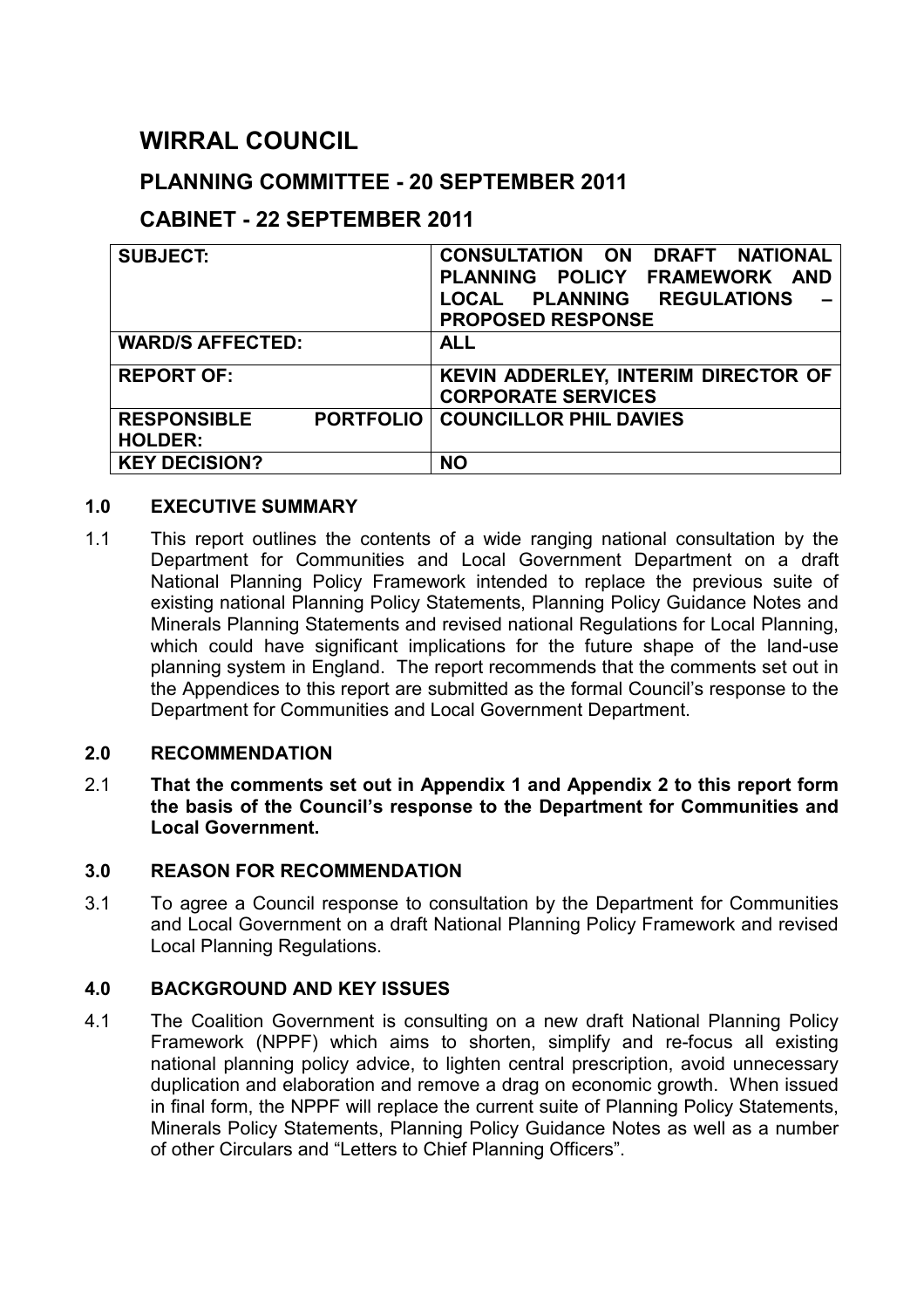- 4.2 As an illustration of the scale of change envisaged, the draft NPPF seeks to reduce more than 1,000 pages of previous policy and guidance down to 58 pages. More importantly, there is a far greater emphasis on the need to plan positively for new development, promote economic recovery, take more account of market signals and the viability of development and fully meet any assessed requirements, while providing for greater choice and competition.
- 4.3 The NPPF is accompanied by a 100-page Impact Assessment, which sets out a fuller explanation of the changes now being proposed, including the problems under consideration, the policy objectives behind the changes and the Government's assessment of their likely costs, benefits and risks. A separate, shorter, nine-page summary of the main policy changes, prepared by the Planning Inspectorate, can be viewed through the links at the end of this report.
- 4.4 The most significant changes include a "presumption in favour of sustainable development"; removing offices from the 'town centres first' approach; removing maximum parking standards; removing the national target for the re-use of brownfield land; requiring councils to identify an additional 20% of deliverable sites for housing; removing the minimum site threshold for requiring affordable housing; and changes to the type of development that can be allowed in the Green Belt. The majority of changes are seen as helping to promote greater local discretion.
- 4.5 The Government is seeking comments on the new NPPF and its accompanying Impact Assessment, through a series of consultation questions. The deadline for responses is 17 October 2011.
- 4.6 A parallel consultation on revisions to the Local Planning Regulations is also being undertaken, to consolidate previous changes into a single document and to reflect the further reforms set out in the Localism Bill, which is currently proceeding through Parliament. The deadline for responses on the draft Regulations is 7 October 2011.

### **5. CONSULTATION ON THE DRAFT NATIONAL PLANNING POLICY FRAMEWORK (NPPF)**

- 5.1 The following sections summarise the content of the draft NPPF and set out the main policy changes being proposed.
- 5.2 Although the NPPF is largely presented as a consolidation of existing advice, it should be noted that a number of changes to the planning system are also being brought forward through the Localism Bill. These changes are not being consulted on through the NPPF and are not presented by the Government in the Impact Assessment in same way as other substantive policy changes. There are also other aspects of policy, which in theory are not being altered through the NPPF, where changes and reductions in wording may nevertheless be capable of different interpretations than at present.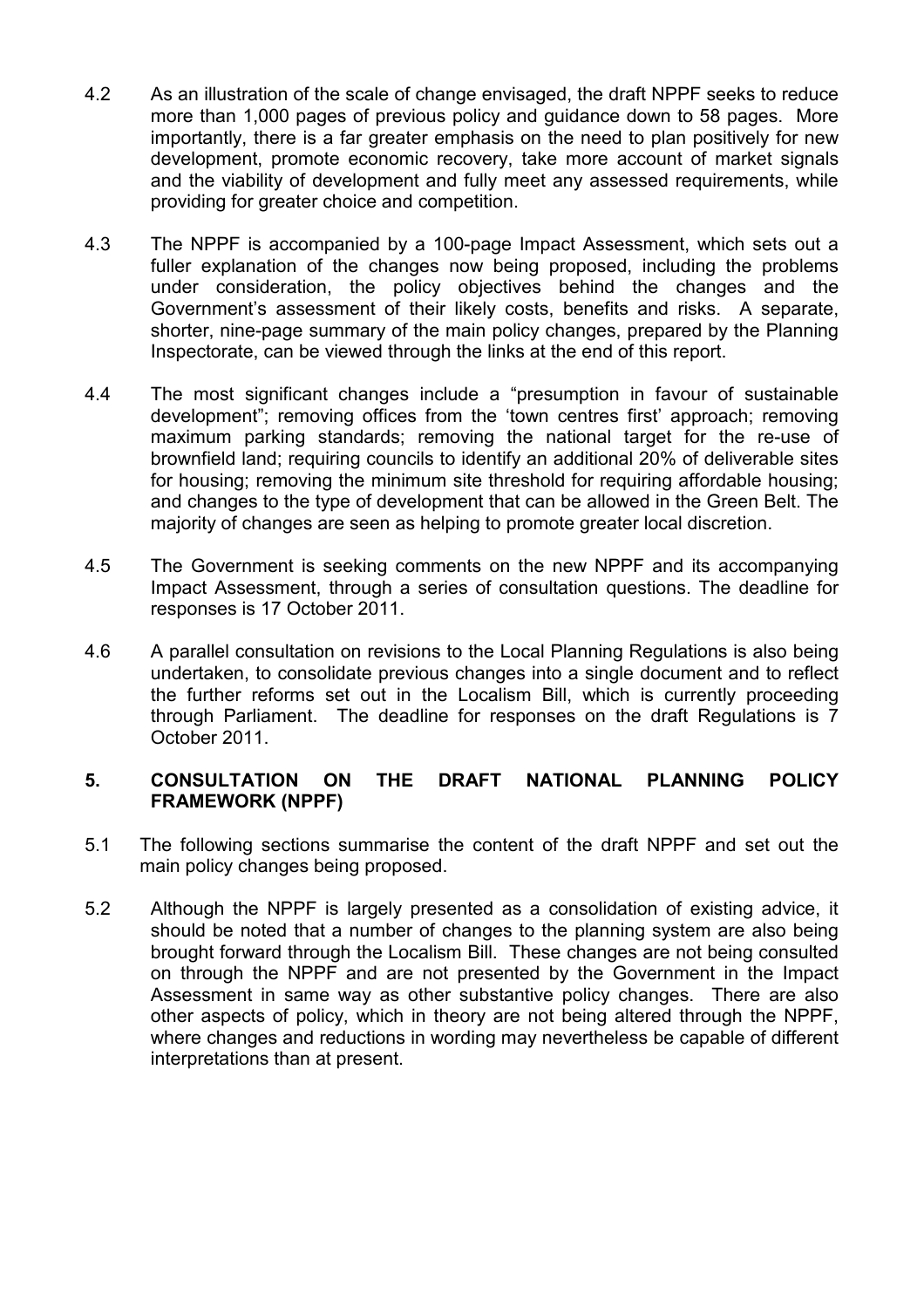# **DELIVERING SUSTAINABLE DEVELOPMENT (paragraphs 9-19)**

5.3 Sustainable development is taken to include planning for prosperity (an economic role); planning for people (a social role); and planning for places (an environmental role), which should be pursued together by looking for solutions which deliver multiple goals (NPPF, page 3, paragraphs 10 and 11).

# **The Presumption in Favour of Sustainable Development (paragraphs 13-18)**

- 5.4 It is the basic assumption of the NPPF that development that is sustainable should go ahead without delay (Ministerial Foreword). The draft NPPF, therefore, sets out a "presumption in favour of sustainable development", which broadly means development that supports economic growth and meets objectively assessed development needs, unless the adverse impacts would significantly and demonstrably outweigh the benefits when assessed against the NPPF as a whole (NPPF, page 4, paragraph 14 refers).
- 5.5 The "presumption in favour of sustainable development" is taken to be the default position for the planning system as a whole which means that councils should approve all individual proposals wherever possible; approve proposals that accord with statutory plans without delay; and grant permission where the plan is absent, silent, indeterminate or where relevant policies are out-of-date, unless this would compromise the key sustainable development principles set out within the NPPF. The presumption is explicitly intended to achieve enhanced levels of development (NPPF, page 15, paragraph 55). This could have major implications in Wirral, in the period until the Core Strategy can be formally adopted.
- 5.6 Local Plans (the new name for Local Development Frameworks) will be expected to set out how the presumption will be applied locally (NPPF, page 4, paragraphs 14 and 15 refer). The Council has already established a Sustainability Appraisal Framework to inform the preparation of the Core Strategy, which may need to be revised to respond to the final content of the NPPF.

# **PLAN-MAKING (paragraphs 20-52)**

- 5.7 The complex terminology and requirements associated with Local Development Frameworks is to be removed. The emphasis will now be on preparing a 'Local Plan' for the area, which can be reviewed in whole or in part to respond flexibly to changing circumstances, as the key to delivering development that reflects the vision and aspiration of local communities consistent with "the presumption in favour of sustainable development".
- 5.8 The preference will be for a single document, with additional documents only used where clearly justified. Supplementary Planning Documents will only be necessary if sustainable development can be brought forward more quickly and must not add to the financial burden on development. There is no suggestion that local authorities should abandon work already underway on Core Strategies, although they too will need to be consistent with the final version of the NPPF. In Wirral, the Core Strategy would need to be "converted" to a single Local Plan by amendments and additions over time unless a decision was taken to prepare a full Local Plan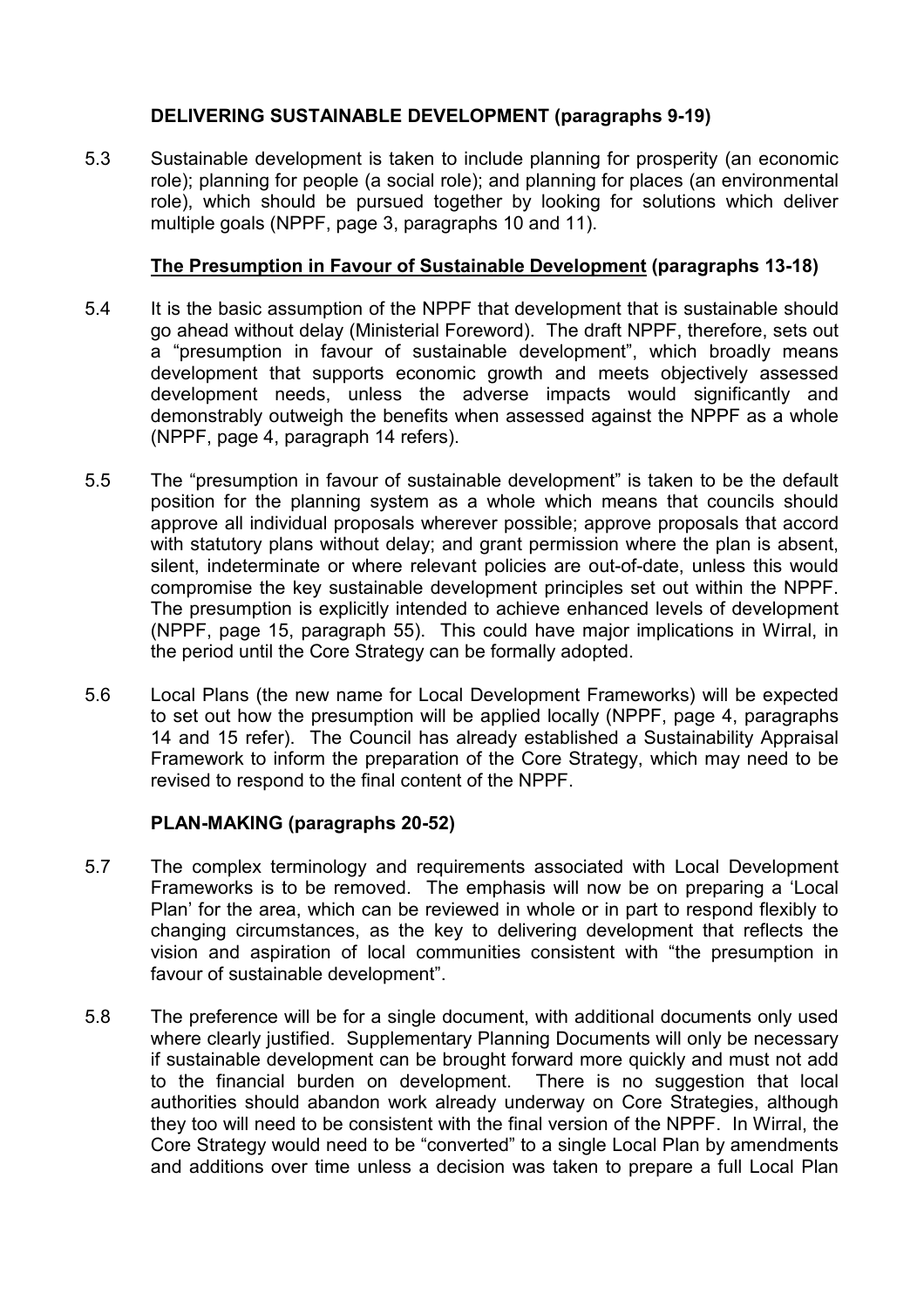which would require extensive and costly re-consultation and a significant delay in establishing a relevant, up-to-date strategy for the Borough.

5.9 The focus in Local Plans should be on meeting objectively assessed development needs and on ensuring viability, in terms of providing acceptable returns to a willing land owner and willing developer to ensure delivery. This is now expressed in a proposed **additional** *test of soundness* – "positively prepared" (NPPF, page 13, paragraph 48). This additional test will also reflect the increased emphasis on the need for cross-boundary working on strategic priorities, to respond to the proposed abolition of regional strategies in the Localism Bill.

### **DEVELOPMENT MANAGEMENT (paragraphs 53-70)**

- 5.10 The planning system will still be plan-led but the primary objective of development management (previously known as development control) should be to foster the delivery of sustainable development, not to hinder or prevent development. Development should be approached positively and significant weight should be attached to the benefits of economic and housing growth, while influencing development proposals to achieve quality outcomes.
- 5.11 The main focus will be on efficiency and effectiveness. Strong encouragement is given to pre-application discussions, the use of planning performance agreements, Local Development Orders, Neighbourhood Development Orders and Community Right to Build Orders to relax planning controls and grant planning permission without the need for a traditional planning application. Councils should avoid unnecessary conditions or obligations which would undermine the viability of development.

### **PLANNING FOR PROSPERITY (paragraphs 71-106)**

5.12 This section includes policies for business and economic development, including retailing and town centres; transport; communications infrastructure; and minerals. The main objective under each heading is to facilitate economic growth.

### **Business and Economic Development (paragraphs 71-81)**

- 5.13 Investment in business should not be over-burdened by the combined requirements of planning policy expectations. Instead, planning policies should seek to address potential barriers to investment and seek to find solutions to overcome any substantial planning objections. Planning policies should, however, avoid the long term protection of employment land or floorspace and treat applications for alternative uses on their merits having regard to market signals. Sustainable economic growth should also be supported in rural areas.
- 5.14 While town centres should be supported, it is important that retail and leisure needs are met in full and are not compromised by limited site availability. Policies should also be set for proposals which cannot be accommodated in or adjacent to town centres, subject to a sequential approach and **impact assessment** (NPPF, page 19, paragraph 76). The period for this assessment has, however, now been extended from 5 to 10 years, to allow better scope for the full impact of the development to be considered (PPPF, page 20, paragraph 80).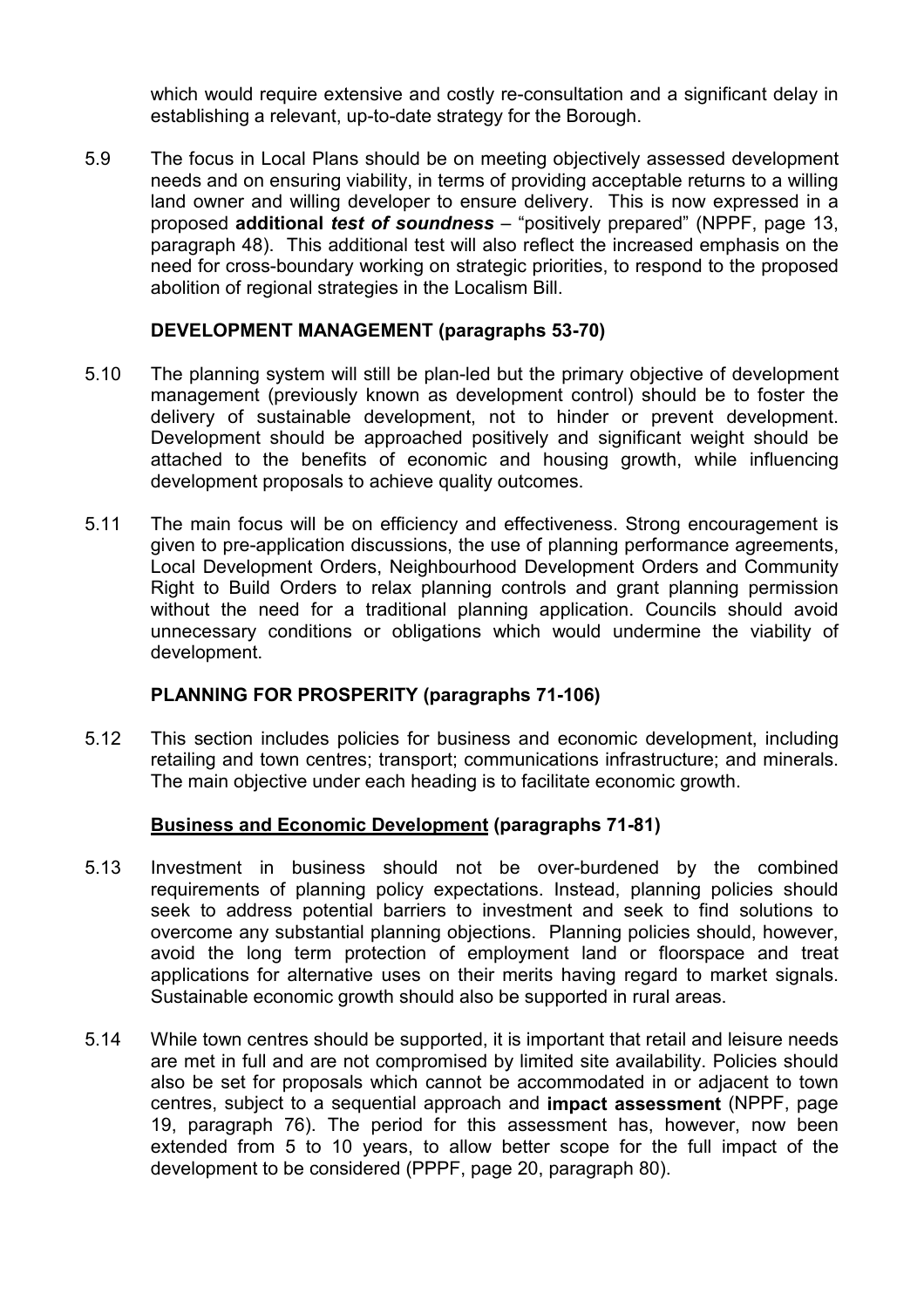5.15 The accompanying Impact Assessment indicates that **offices** have now been removed from the "town centre first" approach, to allow offices to locate with respect to prevailing market conditions and reduce high rent costs. The objective of ensuring that development takes place in accessible locations will then be achieved through other policy mechanisms related to sustainable travel. In Wirral, offices have already been permitted in out-of-centre locations, for example at Wirral International Business Park, because of the lack of suitable, available sites in more central locations.

### **Transport (paragraphs 82-94)**

- 5.16 Transport policies should facilitate development while contributing to wider sustainability and health. Encouragement should be given to solutions which support reductions in greenhouse gas emissions, reduce congestion and give people a real choice about how they travel but development should not be prevented or refused on transport grounds unless the residual impacts are "severe". This appears to be a significant softening of the approach previously set out in PPG13 – Transport.
- 5.17 The accompanying Impact Assessment nevertheless indicates that the only significant policy change relates to the removal of national **standards for nonresidential car parking**, to enable councils to set policies more appropriate to their local circumstances. Wirral adopted its own local standards for non-residential car parking, in the light of the former PPG13, in a Supplementary Planning Document in June 2007.

### **Communications Infrastructure (paragraphs 95-99)**

5.18 There are no significant policy changes in relation to communications infrastructure. Local Plans are expected to support the expansion of the electronic communications networks, while keeping the numbers of masts and sites used to a minimum. Councils should not question whether the service to be provided is needed, to ensure people have a choice of providers and services and equitable access to the latest technology. Wirral adopted a Supplementary Planning Document for telecommunications apparatus in October 2006.

### **Minerals (paragraphs 100-106)**

- 5.19 The NPPF seeks to secure an adequate and steady supply of indigenous minerals whilst encouraging the recycling of suitable materials to minimise the requirement for new primary extraction; and to facilitate the sustainable use of energy minerals.
- 5.20 The only main policy changes highlighted in the Impact Assessment seek to phase out **the use of peat** and amend the **length of landbanks** required for certain types of mineral. Wirral has not previously been affected by peat extraction or landbanks because of the lack of viable reserves.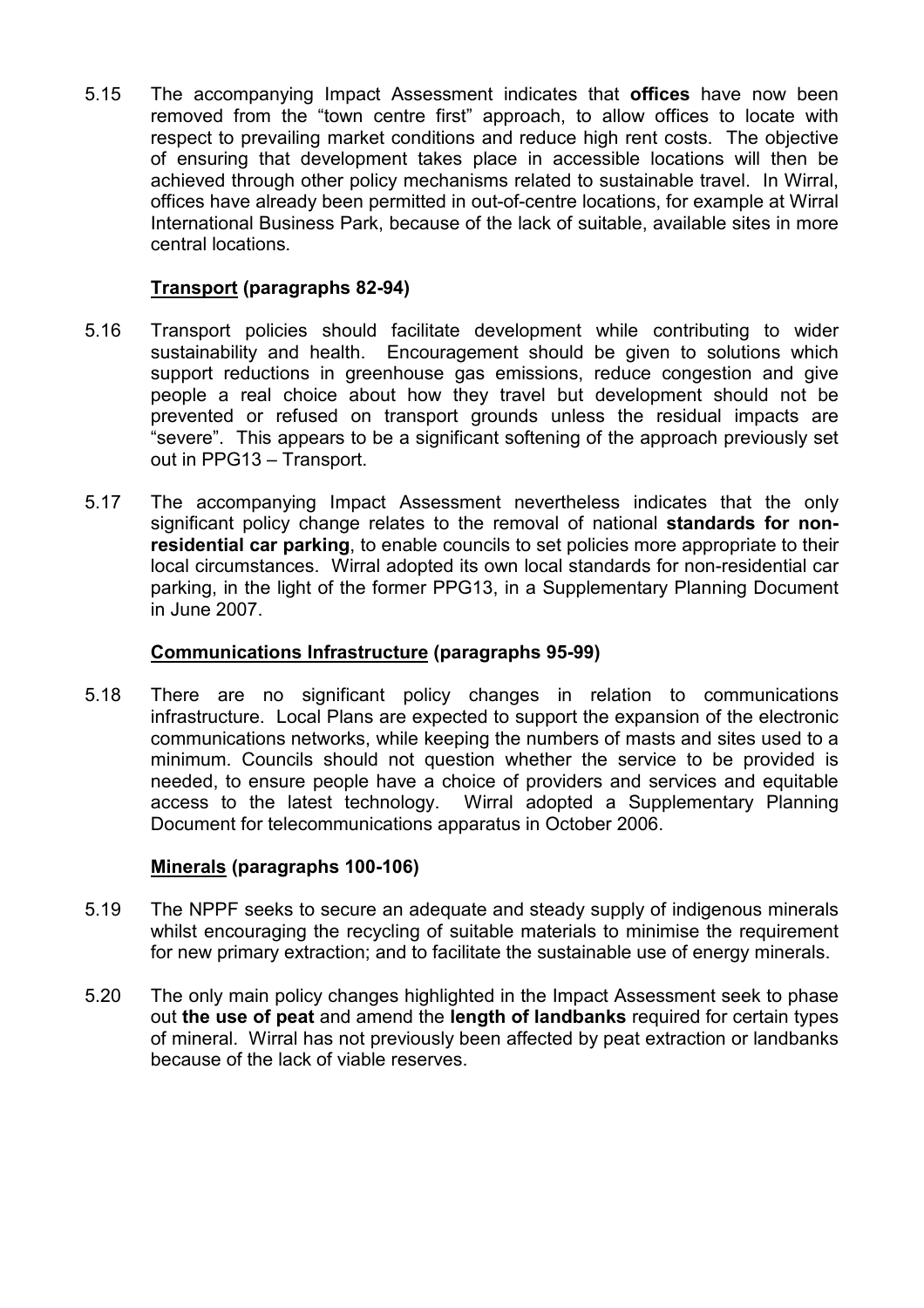### **PLANNING FOR PEOPLE (paragraphs107-147)**

5.21 This section includes policies for housing; design; sustainable communities including community facilities, open space, sports and recreation; and the Green Belt.

# **Housing (paragraphs 107-113)**

- 5.22 The key objective is to increase significantly the delivery of new homes by meeting the full requirements for market and affordable housing and maintaining a rolling supply of specific deliverable sites. Applications for housing should be granted in accordance with the "presumption in favour of sustainable development", where policies are out-of-date and/or a five-year supply of deliverable housing sites cannot be demonstrated. Four significant policy changes are, however, also proposed.
- 5.23 The NPPF proposes to remove the national target for the **re-use of brownfield land,** to allow local councils to determine the most suitable sites for housing, without being constrained by a national brownfield target, reflecting the fact that land supply constraints vary across local councils. The Council's current Interim Planning Policy for New Housing Development (October 2005) is strongly based on the previous national concentration on the re-use of brownfield land. The accompanying Impact Assessment indicates that derelict urban sites, which could be left undeveloped in favour of greenfield land, could be used for alternative economic uses, such as industry, retail, leisure and community uses.
- 5.24 The NPPF will also require local councils to identify **an additional allowance of at least 20%** of deliverable sites, on top of their five-year housing supply requirement. to lower prices, ensure choice and competition in the land market and better facilitate the delivery of homes on the ground. To qualify as "deliverable" sites will need to be, at the point of adoption of the Local Plan, "available now, offer a suitable location for development now and be achievable with a realistic prospect that housing can be delivered on the site within five years and in particular that development of the site is viable i.e. that it would provide acceptable returns to a willing landowner and a willing developer based on current values and taking account of all likely infrastructure, standards and other costs" (NPPF, page 30, footnote 5). The "presumption in favour of development" would then be applied to the five-year supply plus the additional allowance.
- 5.25 Since the economic downturn, with its impact on development viability and the reduction in the number of planning applications being submitted and/or renewed, Wirral's five-year land supply has come under increasing pressure.
- 5.26 The third key change would remove the national minimum 15-unit **threshold for requiring affordable housing** provision, to give local planning authorities greater flexibility to seek optimum solutions for their local areas. The Council has, however, already resolved to apply a lower threshold of 5 units to local requirements for affordable housing (Cabinet, 14 October 2010, Minute 171 refers).
- 5.27 The final major change would remove the policy allowing **rural exception sites** to permit affordable housing for local people in small rural communities, again, to give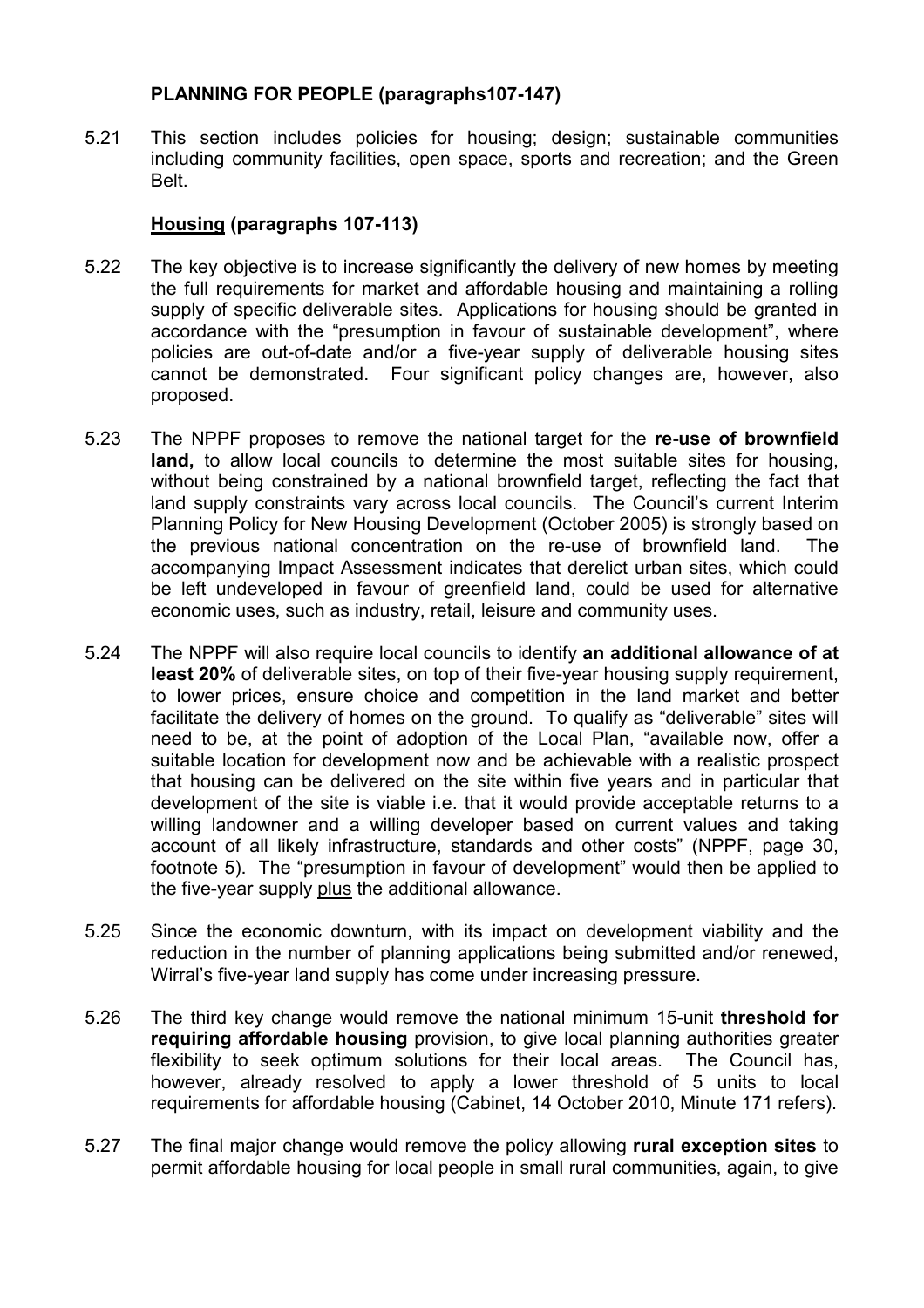councils greater flexibility to set out their own approach to delivering housing, including a more permissive approach to market housing. Wirral has not, however, previously operated a rural exception sites approach within its rural areas.

### **Design (paragraphs 114-123)**

5.28 The NPPF sees good design as indivisible from good planning and as a key element in achieving sustainable development and indicates that development of obviously poor design that fails to improve the quality of an area should be refused. There is a brief reference to outdoor advertisements, which should only be controlled in the interests of amenity and public safety (NPPF, page 34, paragraph 123).

### **Sustainable Communities (paragraphs 124-132)**

- 5.29 Planning should: create a built environment that facilitates social interaction and inclusive communities; deliver the right community facilities, schools and hospitals and services to meet local needs; and ensure access to open spaces and recreational facilities to promote the health and well-being of the community. The accompanying Impact Assessment identifies two main policy changes.
- 5.30 The NPPF asks local councils to include policies to safeguard against the unnecessary loss of valued **community facilities** and services to meet day-to-day needs. While unable to prevent unviable businesses closing, the Impact Assessment argues that this can send a strong signal of the importance the local community attach to the continuation of a community asset and encourage innovation and diversification to maintain viability.
- 5.31 The Draft NPPF also proposes a new designation of "**Local Green Space**", to rule out development other than in very special circumstances. This designation will not be available within the Green Belt but would enable land particularly valued by communities to be identified for additional protection. Wirral identified a clear network of Urban Greenspace when the Unitary Development Plan was adopted in February 2000.
- 5.32 The NPPF also reflects the recent support for the delivery of state-funded schools, which was announced in August 2011.

# **Green Belt (paragraphs 133-147)**

- 5.33 The NPPF makes four detailed policy changes which would allow development on all **previously developed sites**, even if they have not been identified in the Local Plan; allow other forms of **local transport infrastructure**, in addition to park and ride; permit **Community Right to Build** schemes backed by the local community; and allow the alteration or replacement of all **existing buildings** rather than only dwellings. The need to preserve the openness of the Green Belt will, however, continue to be maintained.
- 5.34 With regard to the first category, only five previously developed sites are currently identified in the Unitary Development Plan for Wirral as "Major Development Sites in the Green Belt", at the hospitals at Arrowe Park, Clatterbridge and Thingwall, at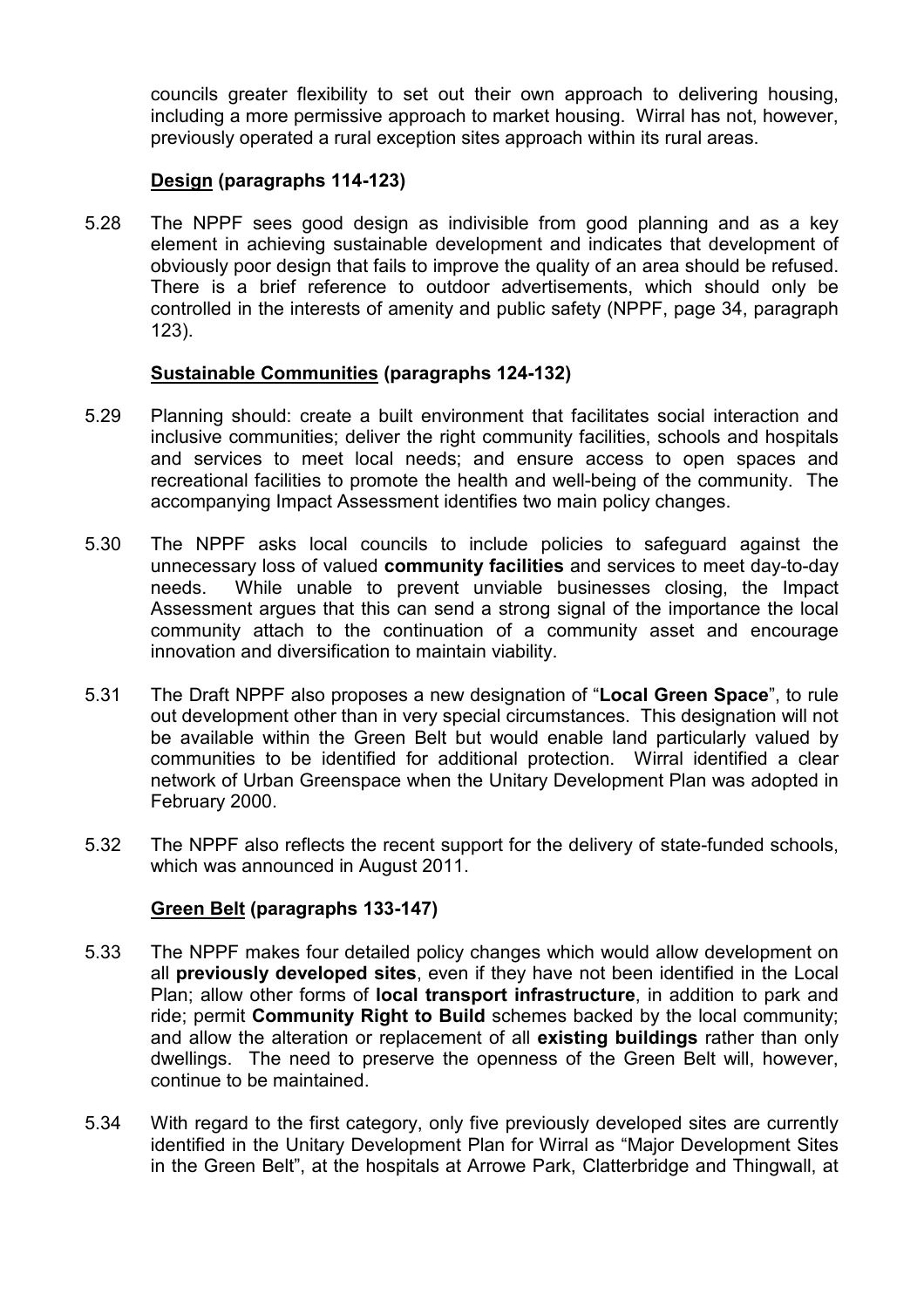Carlett Park and at the Pensby Schools. A decision to grant planning permission for housing at an additional derelict site at the former St Benedict's High School in Woodchurch was, however, taken by the Council in January 2009.

5.35 Once established, Green Belt boundaries should only be altered in exceptional circumstances and the appropriateness of existing Green Belt boundaries should only be considered when a Local Plan is being prepared or reviewed and should be capable of lasting beyond the plan period (NPPF, page 39, paragraph 138). As currently drafted, this wording would, however, appear to require the Council to reopen the Green Belt boundary to debate every time a new Local Plan was being considered.

# **PLANNING FOR PLACES (paragraphs 148-191)**

5.36 This final section sets out policies for climate change, flooding and coastal change, including the delivery of renewable and low carbon energy; and for the natural and historic environment.

### **Climate change, flooding and coastal change (paragraphs 148-162)**

- 5.37 Planning should fully support the transition to a low carbon economy in a changing climate, taking full account of flood risk and coastal change. The planning system should aim to secure a radical reduction in greenhouse gas emissions through the location and layout of new development, minimise vulnerability and provide resilience to climate change, and avoid inappropriate development in flood risk areas and vulnerable coastal areas. The accompanying Impact Assessment identifies two main policy changes.
- 5.38 The NPPF proposes to remove the requirement to set **decentralised energy targets**, to give councils greater flexibility to plan in ways that best suit their area and to reflect the fiscal incentives and zero carbon initiative to be applied under other regulatory regimes such as the building regulations.
- 5.39 The NPPF also proposes to lend additional support to proposals for **renewable and low-carbon energy** outside opportunity areas identified in Local Plans, provided the location meets the criteria used in plan making, to ensure the planning system continues to contribute to the delivery of energy and climate change policy.

### **Natural Environment (paragraphs 163-175)**

- 5.40 Objectives continue to include minimising the effects on the local and natural environment including protecting valued landscapes, minimising the impact on biodiversity and geodiversity and preventing unacceptable risks from pollution and land instability. Two main policy changes are, however, identified in the accompanying Impact Assessment.
- 5.41 The first is a new approach to **green infrastructure**, to encourage a more strategic approach to the provision of green spaces as part of a multifunctional network, in addition to the requirements of planning for open space, to address wider issues such as reducing the impacts of climate change. The Council has already made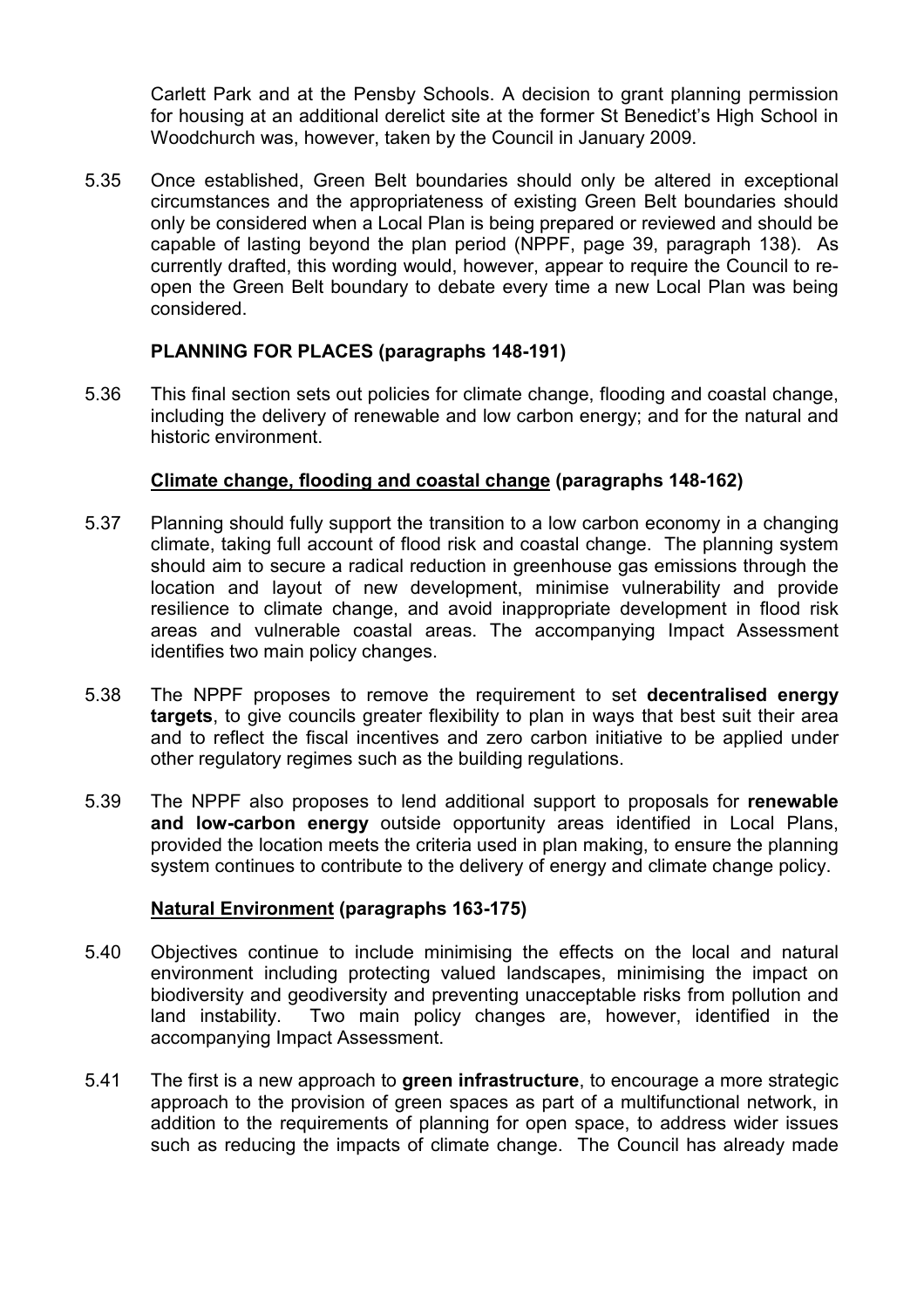provision for the preparation of a more specialist green infrastructure strategy (Cabinet 13 January 2011, Minute 283 refers).

5.42 The other change provides greater clarity on the type of **wildlife site** that should be given the same protection as European Sites, to comply with international obligations and reduce the risk that planning permissions will need to be reviewed once a new designation was confirmed. This now also includes sites identified or required as compensatory measures for adverse effects on European sites.

#### **Historic environment (paragraphs 176-191)**

- 5.43 Other than its brevity, the only changes identified by the Government are the incorporation of previous policies for climate change, evidence base and Permitted Development and Article 4 Directions, in other sections of the NPPF.
- 5.44 The suggested response to the NPPF consultation questions is set out in Appendix 1 to this report.

### **6.0 CONSULTATION ON REVISED LOCAL PLANNING REGULATIONS**

- 6.1 The Government have also consulted on revised Local Planning Regulations to replace the existing 2004 Development Plan Regulations (as amended). The following paragraphs highlight the main changes that would arise:
- 6.2 The relaxation of what can and cannot be included within a Development Plan Document (DPD), under proposed Regulation 7, and the removal of the limitations and often confusing **terminology** related to different types of DPD, such as core strategies, area action plans and allocations documents, is welcomed. In future, all documents will simply be referred to as Local Plans, the scope and content of which can now be determined by each council, subject to compliance with national policy and the Local Planning Regulations.
- 6.3 The requirement to prepare and maintain a **Local Development Scheme** will remain but the need to seek the approval of the Secretary of State and some additional requirements of content are proposed to be removed. This would be a considerable simplification of a process that has in the past taken up to 30 weeks to complete in negotiation with the former Government Office North West.
- 6.4 The procedures proposed for the preparation of DPDs and Supplementary Planning Documents (SPDs) are essentially the same but under proposed Regulation 20 it will no longer be necessary to send full **copies of DPDs and supporting documents** to specific consultation bodies, which for the last stage of consultation on the Core Strategy had cost £2,500 plus £500 postage. Proposed Regulation 41 also provides for a **reasonable charge** to be made for a copy of any document that is requested in addition to copies provided for inspection at Council offices and on-line.
- 6.5 Under proposed Regulation 40 there will also no longer be a need to publish **adverts in the local press**. This has previously cost the Council up to £3,000 each time a document has been published for consultation and has appeared to be of limited practical value, given the sometimes irregular delivery of the free press and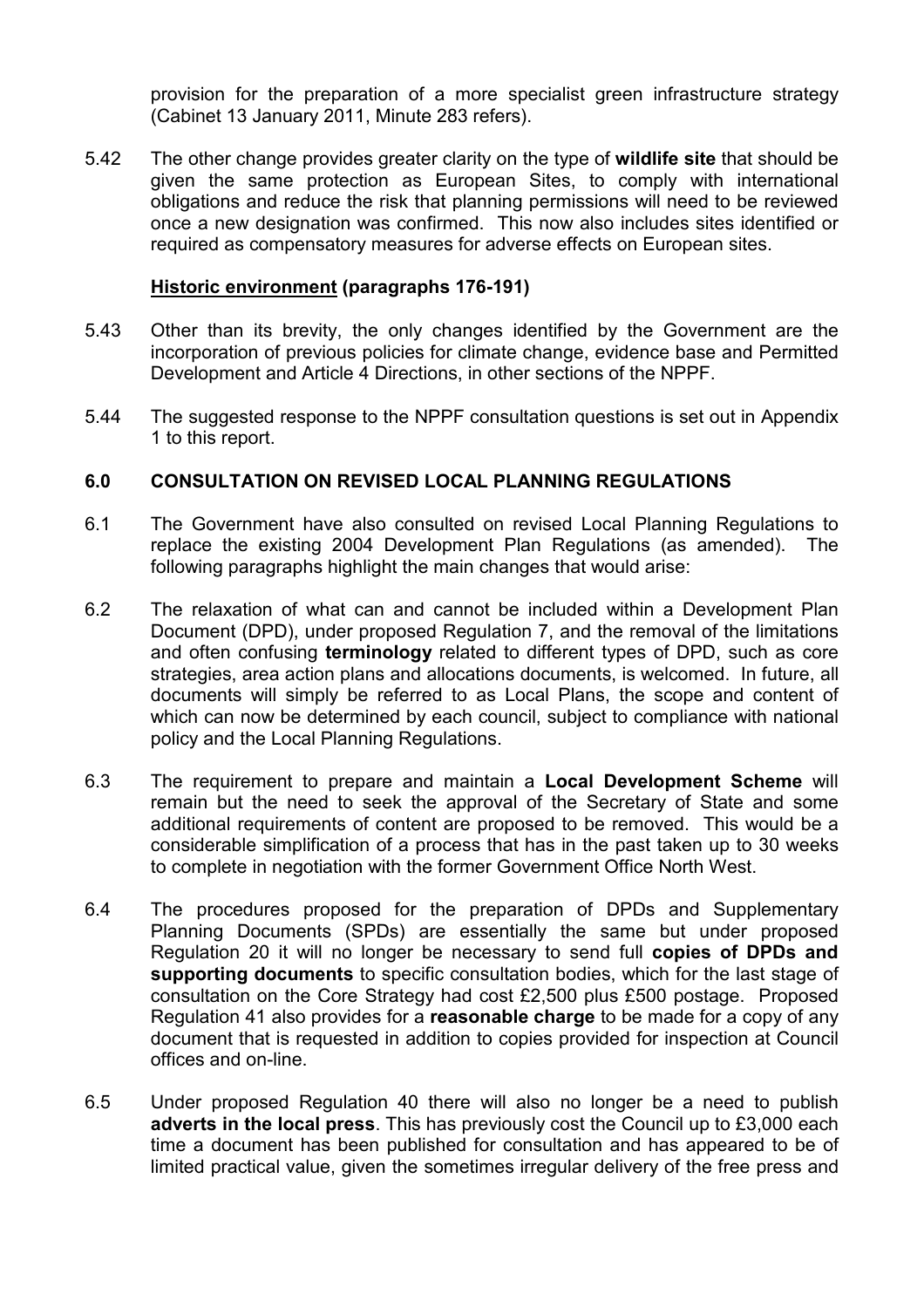the extensive level of personal notification that already takes place to comply with the Council's Statement of Community Involvement.

- 6.6 While the duty to prepare a **Statement of Community Involvement** will remain, the prescriptive requirements governing their preparation are now also proposed to be removed.
- 6.7 A duty to publish **monitoring information** will remain but an annual report will no longer need to be submitted to the Secretary of State. Under proposed Regulation 39, up-to-date information will now need to be made publicly available, as soon as it is available to the Council. The information required to be provided is also proposed to be extended to include net affordable dwellings; neighbourhood development orders; neighbourhood development plans; receipts and expenditure arising from the Community Infrastructure Levy; and action taken under the new Duty to Co-operate which is being included in the Localism Bill.
- 6.8 Proposed Regulation 6 now lists eleven public bodies (outside London) including the Environment Agency and Primary Care Trusts, that are proposed to be made subject to the **new duty to engage** constructively, actively and on an ongoing basis, in addition to neighbouring local authorities.
- 6.9 The Localism Bill also proposes to introduce other welcome flexibilities, including the ability to withdraw a DPD at any time before adoption rather than only with the permission of the Secretary of State or in response to an Inspectors recommendation. Inspectors will now also be able to recommend modifications to a DPD, which the Council will either accept or resubmit an amended plan to a further (although costly) public examination.
- 6.10 The suggested response to the consultation questions on the Local Planning Regulations is set out in Appendix 2 to this report.

### **7.0 RELEVANT RISKS**

7.1 The main risk in not responding to the draft National Planning Policy Framework consultation is that the final document is issued without the Council's views having been taken into account.

### **8.0 OTHER OPTIONS CONSIDERED**

8.1 The only other option is for the Council not to submit any views on the draft National Planning Policy Framework Consultation.

### **9.0 CONSULTATION**

9.1 The Department for Communities and Local Government are undertaking consultation on the draft National Planning Policy Framework until 17 October 2011.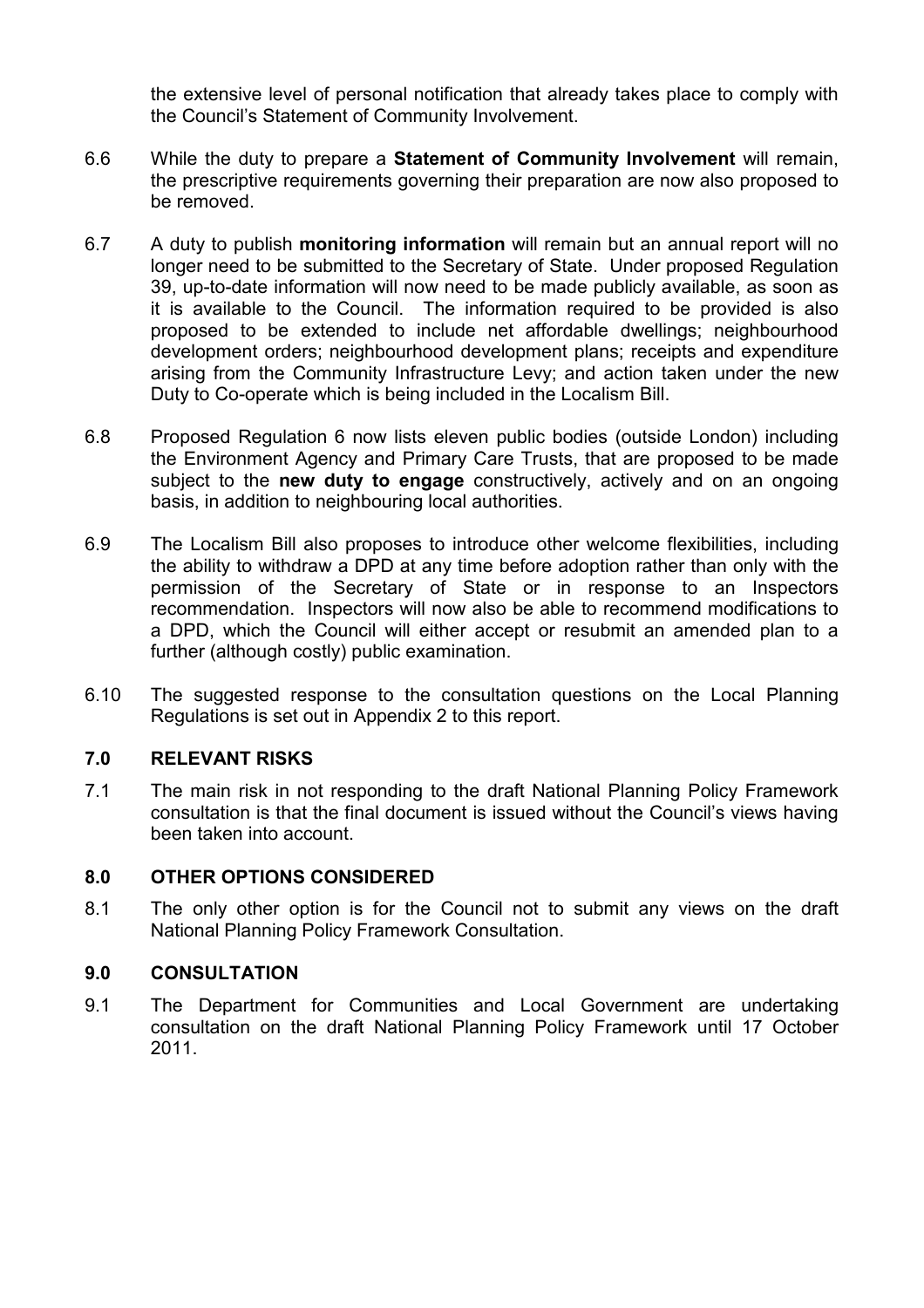### **10.0 IMPLICATIONS FOR VOLUNTARY, COMMUNITY AND FAITH GROUPS**

10.1 There are no implications arising directly out of this report, although the finalised National Planning Policy Framework may have implications for voluntary, community and faith groups which are looking to pursue development proposals.

### **11.0 RESOURCE IMPLICATIONS: FINANCIAL; IT; STAFFING; AND ASSETS**

11.1 There are no implications for the Council's finances, IT, staffing and assets arising directly out this report. A number of possible savings arising from the proposed Local Planning Regulations are set out in section 6 of this report.

### **12.0 LEGAL IMPLICATIONS**

12.1 The final National Planning Policy Framework will have legal status as a formal statement of national planning policy, to which the Council must have regard when framing future planning policies and in taking decisions under the Town and Country Planning Acts. This will also apply to decisions taken by Planning Inspectors at appeal.

### **13.0 EQUALITIES IMPLICATIONS**

13.1 The draft National Planning Policy Framework has been subject to a national level Statutory Equality Duties Impact Test.

### **14.0 CARBON REDUCTION IMPLICATIONS**

14.1 The promotion of carbon reduction is one of the key themes in the draft National Planning Policy Framework under "Transport" (NPPF, page 21 and 22) and "Planning for Places" (NPPF, page 42 and 43).

### **15.0 PLANNING AND COMMUNITY SAFETY IMPLICATIONS**

- 15.1 When issued in final form, the National Planning Policy Framework will replace the current suite of Planning Policy Statements, Minerals Policy Statements, older Planning Policy Guidance Notes and a number of Circulars and "Letters to Chief Planning Officers". The main planning implications are set out throughout the main body of this report.
- 15.2 The National Planning Policy Framework refers to the need for crime prevention under the heading of "design" (NPPF, page 33, paragraph 116) and "sustainable communities" (NPPF, page 35, paragraph 125); and planning for public safety under "Planning for Places" (NPPF, pages 42 to 45 and on pages 48 and 49).

#### **REPORT AUTHOR: John Entwistle Principal Forward Planning Officer**  telephone: (0151) 691 8221 email: johnentwistle@wirral.gov.uk

### **APPENDICES**

Appendix 1 – Suggested Response to the draft National Planning Policy Framework Appendix 2 – Suggested Response to the draft Local Planning Regulations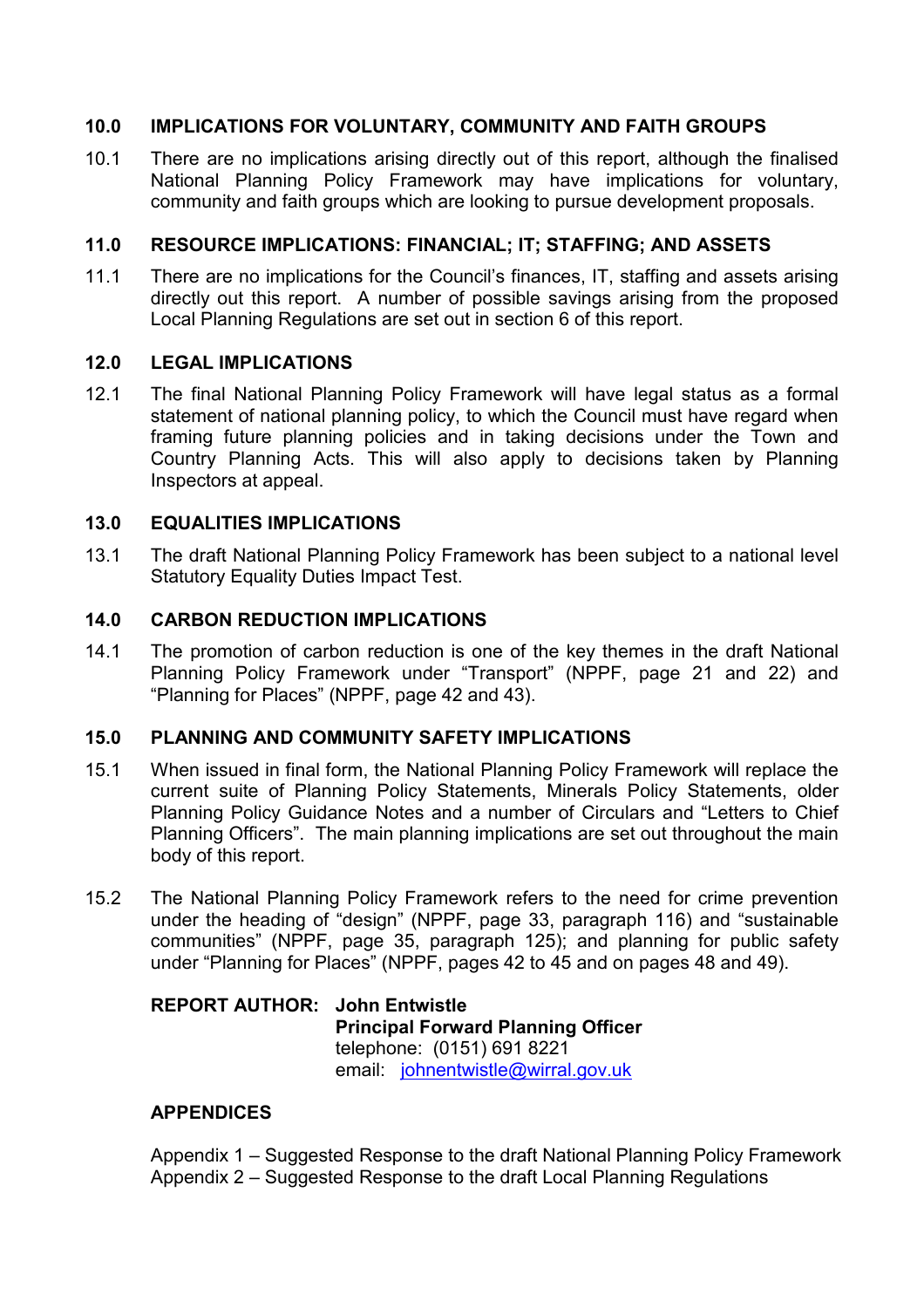# **REFERENCE MATERIAL**

The Draft National Planning Policy Framework can be viewed at http://www.communities.gov.uk/documents/planningandbuilding/pdf/1951811.pdf

The Draft National Planning Policy Framework Impact Assessment can be viewed at http://www.communities.gov.uk/documents/planningandbuilding/pdf/1951736.pdf

The associated background to consultation document can be viewed at http://www.communities.gov.uk/documents/planningandbuilding/pdf/1951747.pdf

The Draft Local Planning Regulations consultation can be viewed at: http://www.communities.gov.uk/documents/planningandbuilding/pdf/localplanscons ultation.pdf

Advice Produced by the Planning Inspectorate can be viewed at http://www.planningportal.gov.uk/uploads/pins/advice\_for\_inspectors/nppf\_consult. pdf

### **SUBJECT HISTORY (last 3 years)**

| <b>Council Meeting</b> | <b>Date</b> |
|------------------------|-------------|
| <b>None</b>            |             |
|                        |             |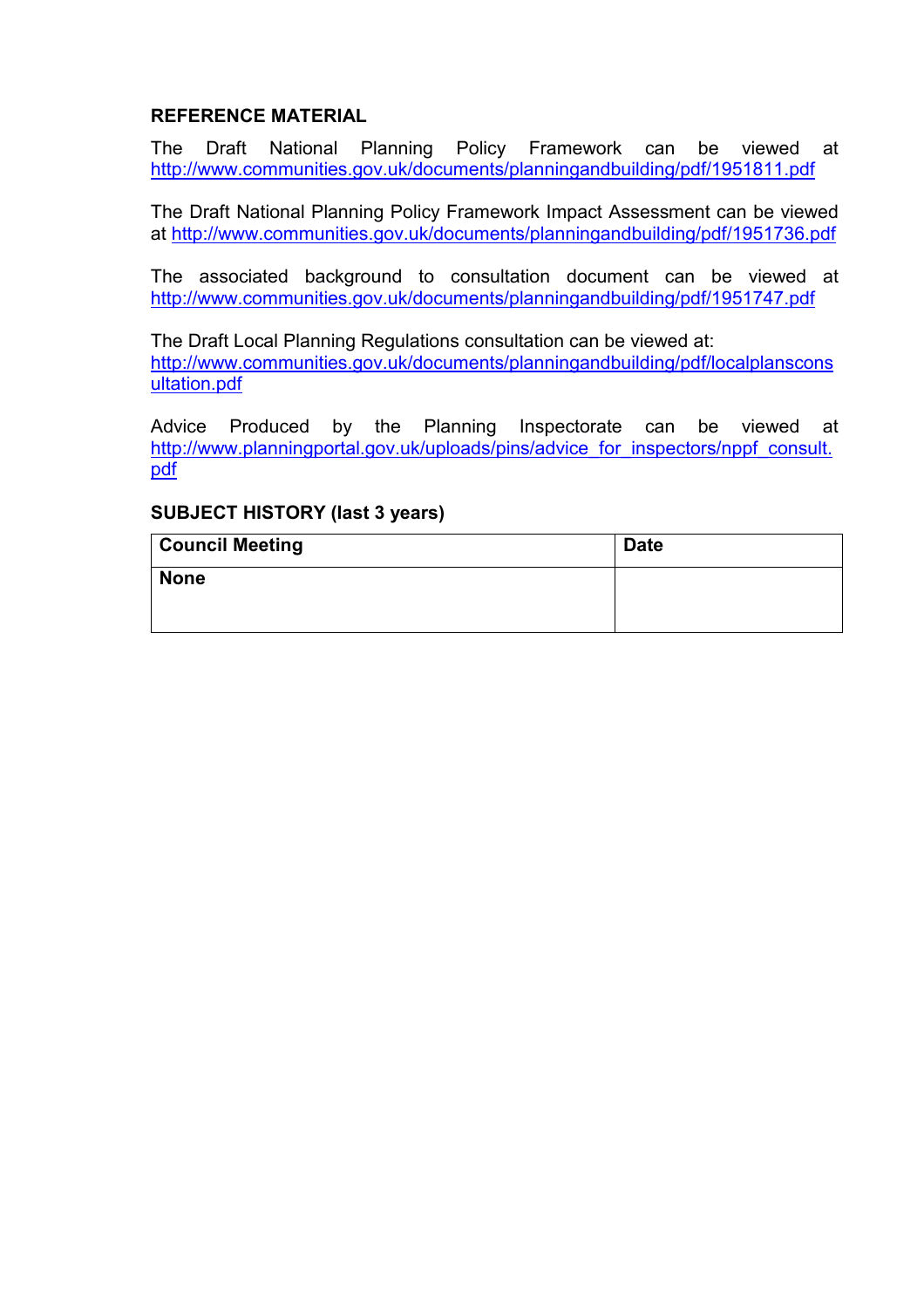### **APPENDIX 1 – SUGGESTED RESPONSE TO THE DRAFT NATIONAL PLANNING POLICY FRAMEWORK**

### **Consultation Question 1 -** *The Framework has the right approach to establishing and defining the presumption in favour of sustainable development. Do you agree? Do you have comments?*

#### *Strongly Disagree*

The presumption, as presented, is basically a presumption in favour of development that complies with national policy rather than delivery of sustainable development in its own right, which has far wider implications, as reflected in the need to prepare a separate locally based sustainability appraisal for Local Plan proposals.

The emphasis is currently heavily weighted towards only one of the multiple goals set out. The need to live within environmental limits, in line with the UK Sustainable Development Strategy, is not addressed and there is no reference to reducing or removing inequalities or the ongoing need for urban regeneration and market renewal.

In the absence of further definition, arguments about what constitutes local and/or national sustainability will dominate future decision making, throughout the planning process, if decisions are to turn on this strap-line alone.

It is not clear how the presumption, as currently set out, aligns with the localism agenda.

#### **Consultation Question 2a - Plan Making -** *The Framework has clarified the tests of soundness, and introduces a useful additional test to ensure local plans are positively prepared to meet objectively assessed need and infrastructure requirements. Do you agree? Do you have comments?*

#### *Strongly Disagree*

Concerns with regard to the requirement to demonstrate that co-operation has been secured are set out in the response to Question 2c below.

The new test does not refer to flexibility, which is directly related to the increased emphasis on securing viability, as what is viable today may not be tomorrow and vice versa, particularly over a 15 year plan period.

The requirement to consider viability across a wider range of policy areas to ensure acceptable returns to a willing landowner and developer will have significant resource implications. No methodology has been set for these assessments and an "acceptable return" has not been defined.

The simplification of the overly complex Local Development Framework process is welcome but the Local Plan process is still too cumbersome and the examination process in particular needs to be further streamlined, particularly given the weight of requirements now being placed on the process.

Greater freedom over the duration of plan periods is welcome, given the difficulties in planning over the medium and longer term, but a minimum acceptable time-period would be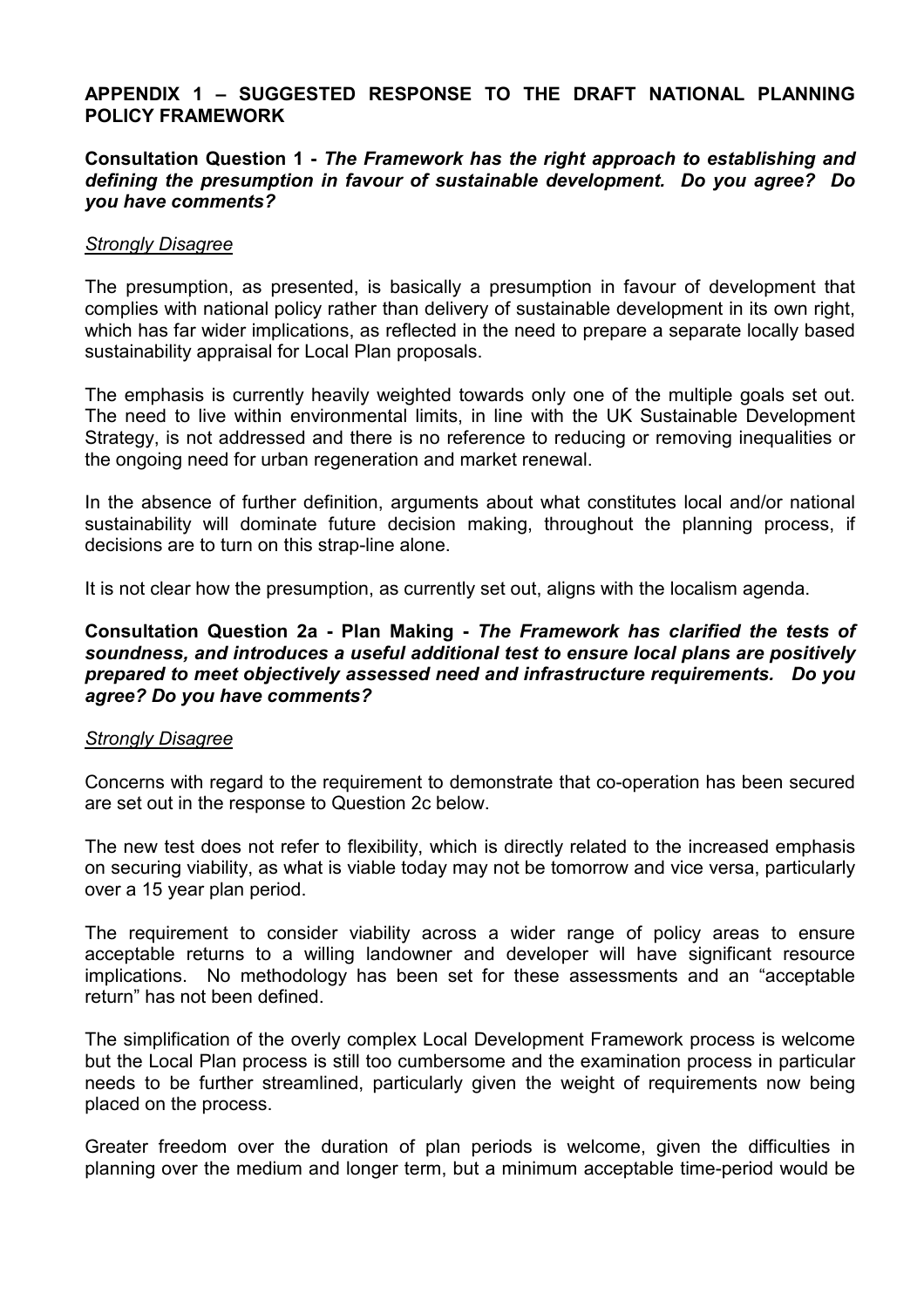### helpful.

The relationship between the need and demand for housing needs to be resolved (in paragraph 28). The third bullet point should refer to the scale of the housing supply necessary to meet "need".

The text on Supplementary Planning Documents (SPDs) is too restrictive. The Council has in the past successfully used this as a way of providing more detail on the implementation of planning policies in a timely and cost-effective way, to the benefit of both developers and the community. It is arguable whether this type of advice adds significantly to the financial burdens on development. The alternative of the lengthy procedures to amend or review the Local Plan and the level of detail that may be required, does not make this a practical approach.

It is not clear whether the option of seeking a certificate of conformity with the NPPF relates to existing statutory plans (such as the saved Wirral UDP) or only to Local Plans produced and adopted after the Framework has been issued in final form. The process for obtaining a certificate and the implications of not having a certificate or of having a certificate declined needs to be addressed.

#### **Consultation Question 2c - Joint Working -** *The policies for planning strategically across local boundaries provide a clear framework and enough flexibility for councils and other bodies to work together effectively. Do you agree? Do you have comments?*

#### *Strongly Disagree*

While the imperative for and benefits of cross-boundary working are clearly articulated, it is not certain how it will operate in practice, if different areas are competing for investment and/or pursuing different local goals and priorities, for example, with regard to urban regeneration and growth. Previously cross-boundary planning issues were addressed through the Regional Spatial Strategy prepared by the North West Regional Assembly and before that by Strategic Guidance provided by the Secretary of State.

While the Localism Bill will introduce a formal "duty to co-operate", this is not a 'duty to agree' and in the absence of any replacement decision making structure there will be concern about meeting the new test of soundness. Guidance is needed on how to proceed if agreement is unable to be secured with a neighbouring authority. Further information is also needed on the nature of the evidence that will be required to demonstrate successful co-operation at the examination.

As the duty to co-operate only applies to England, clarification is needed on the relationship with Wales, which may need to continue to rely on existing voluntary arrangements.

### **Consultation Question 3 - Decision Taking -** *In the policies on development management, the level of detail is appropriate. Do you agree? Do you have comments?*

#### *Strongly Disagree*

The brevity of the NPPF is likely to undermine its robustness for development management. The single guidance document approach in Wales, for example, is more comprehensive, providing an introduction to the planning system, an explanation of primary legislation and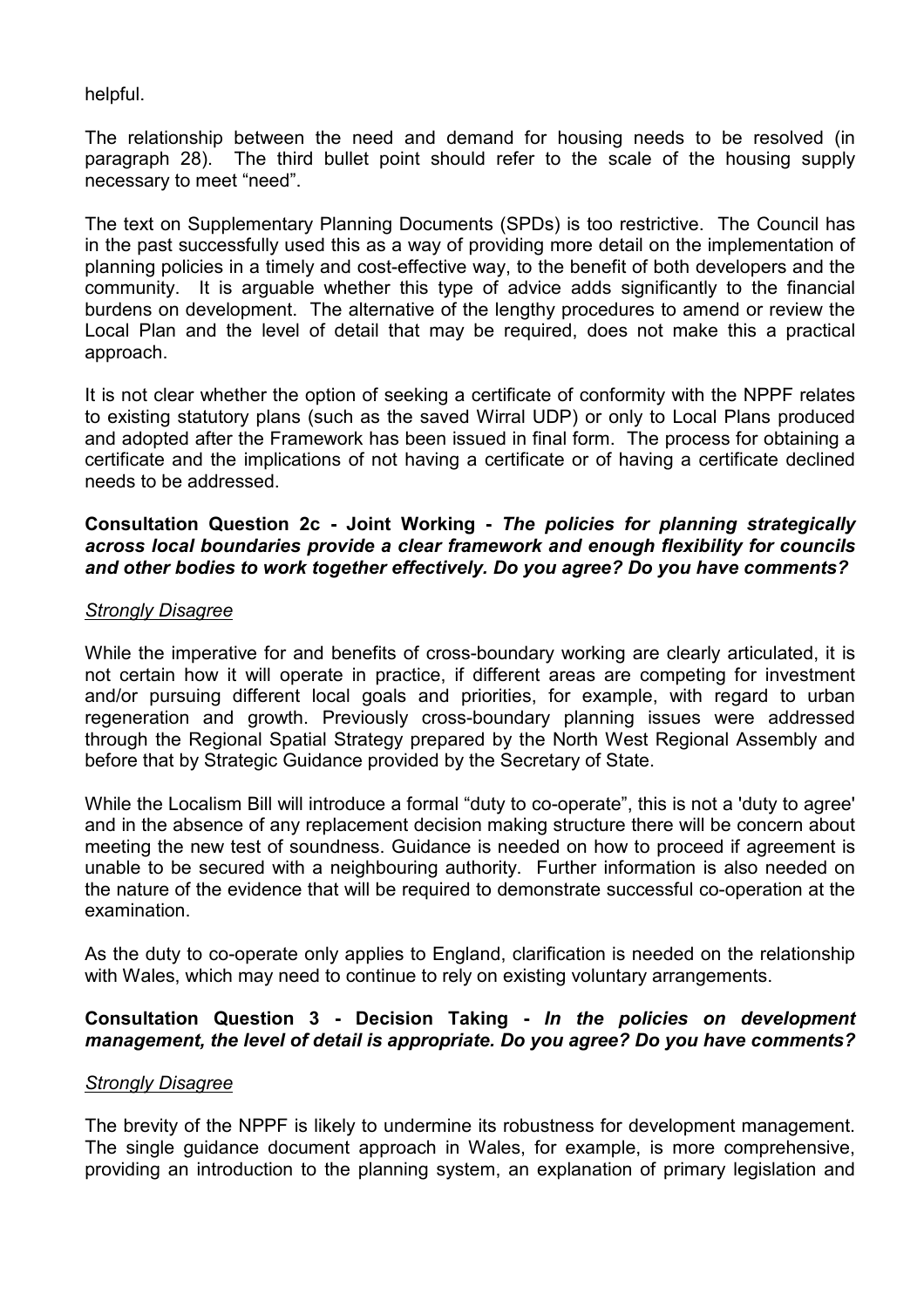background to each policy area.

The brevity of guidance within parts of the NPPF could result in poorer quality planning applications being submitted and offer only limited scope to secure amendments or the refusal of an otherwise unacceptable scheme, particularly where the Local Plan is out-of-date or fails to obtain a certificate of conformity.

There is no reference to the role of the Statement of Community Involvement.

Paragraph 70 of the draft NPPF appears to introduce a new test for deciding whether a planning condition or planning obligation can be imposed, on the basis of the impact on viability rather than on the basis of the acceptability of the proposals, which could provide developers with the scope to challenge proposed conditions or obligations. Challenging such an assertion will have cost implications and could delay decision-making.

The response to Question 4 below, with regard to the provision of additional guidance, is also directly relevant.

### **Consultation Question 4 – Other Guidance -** *Any guidance needed to support the new Framework should be light-touch and could be provided by organisations outside Government. Do you agree? Do you have comments? What should any separate guidance cover and who is best placed to provide it?*

#### *Strongly Disagree*

As currently drafted, the NPPF cannot be read in isolation and requires the reader to have an understanding of primary legislation and the terminology and background included in the existing PPSs, which has not been carried over to the NPPF (the advice on flood risk is a good example). If adopted as drafted, the existing guidance to be cancelled will therefore probably need to be retained by practitioners to provide the necessary context and background.

The future of existing practice guidance documents, such as those produced for PPS4 and PPS25, is also unclear, which makes it difficult to comment on the sufficiency of the remaining content in the NPPF. The need for a "light touch" will depend on the importance and technical requirements of the subject matter being considered.

It is not clear whether "The Planning System: General Principles" (2005) which provides a number of key principles to guide decision-making is also to be cancelled but it is not clear that this document – if retained – would be consistent with the NPPF.

The suggestion of the external provision of guidance will raise new issues related to the relative authority and weight of any additional documents prepared by bodies outside Government and will require a process of official approval and dissemination to determine which document by which body applies to which part of the NPPF.

**Consultation Question 5a -** *The 'planning for business policies' will encourage economic activity and give business the certainty and confidence to invest. Do you agree? Do you have comments?* 

*Strongly Disagree*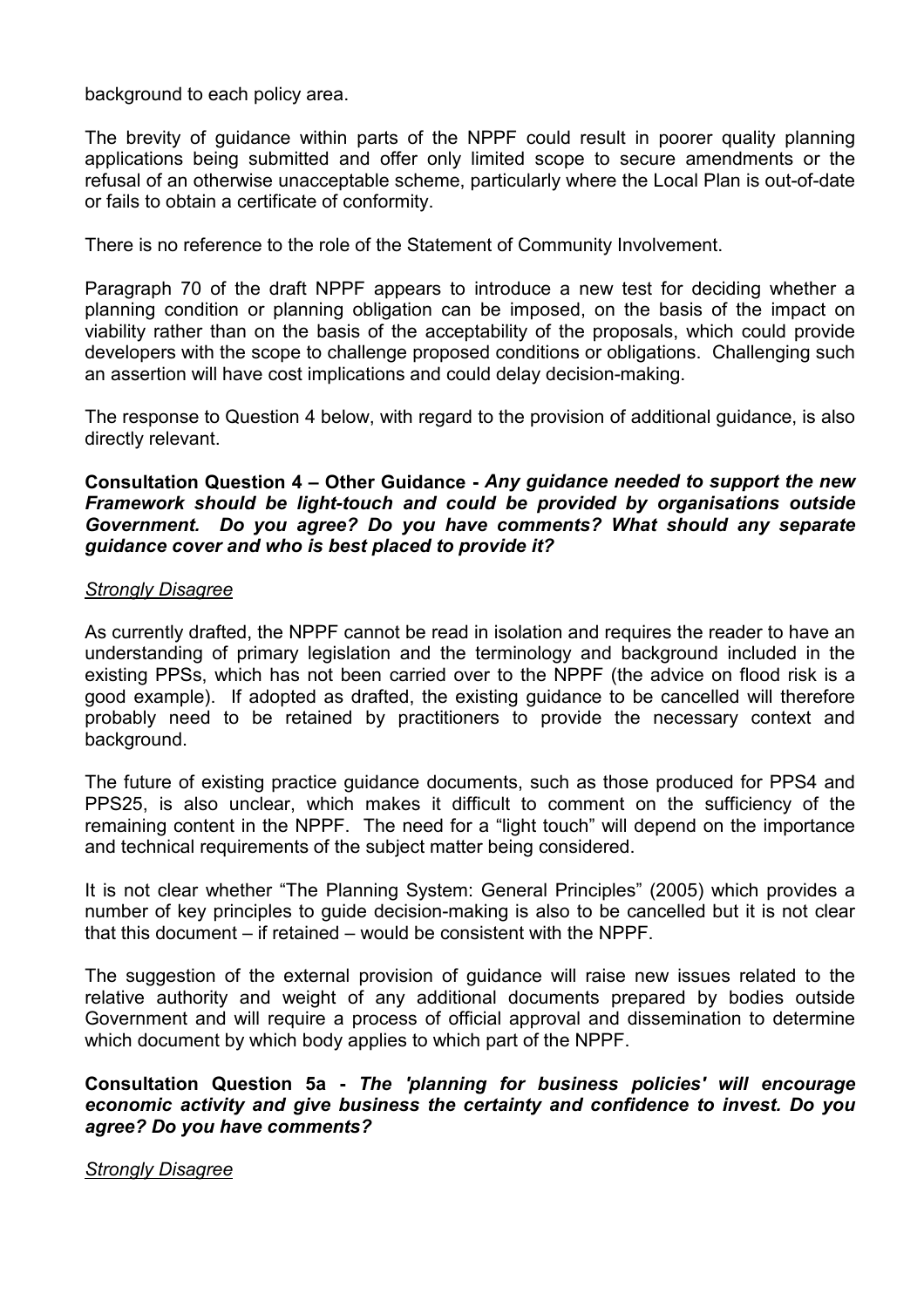While the overall emphasis on promoting economic growth is welcome, preventing the long term protection of employment land or floorspace, where a need has been demonstrated, will cause uncertainty, undermine the delivery of the clear strategy, strategic sites, support for existing business sectors and positive planning for the location of new industry required under paragraph 73, and could make the most attractive key sites and floorspace vulnerable to short-sighted speculation for inappropriate uses or piecemeal development.

The removal of office development from the town centres first approach will provide greater flexibility but will remove the ability to ask developers to demonstrate that they have considered reasonable options for locating proposed office developments in more central locations, even if they are available, suitable, viable and more accessible.

#### **Consultation Question 5c -** *What market signals could be most useful in plan making and decisions, and how could such information be best used to inform decisions?*

The range of data sources and types used in retail and employment land assessments, such as population and expenditure growth forecasts, turnover of retail businesses and floorspace, can generally only be accessed by the planning consultants employed to produce them and who subscribe to various data providers who provide it for a fee. Local Planning Authorities do not generally have direct access to these data sources. There is a long standing need to ensure retail information and consistent national data on floorspace is made available to local authorities.

### **Consultation Question 6a -** *The town centre policies will enable communities to encourage retail, business and leisure development in the right locations and protect the vitality and viability of town centres. Do you agree? Do you have comments?*

#### *Strongly Disagree*

While "town centres first" has been retained for retail and leisure developments, the overall approach appears to have been diluted. For example, paragraph 78 now only requires authorities to "prefer" applications for retail and leisure uses to be located in town centres "where practical".

Clarification is needed as to whether these policies also apply to lower order, district and local centres.

There is no reference to the circumstances in which it would be appropriate to refuse applications or provision for the balancing of other considerations such as regeneration/employment impacts (for example like Policy EC17 of PPS4).

Other ambiguities resulting from the over-simplification of the existing guidance also need to be clarified, such as whether the requirements for retail assessments apply to extensions to existing development (as they do in the existing PPS4 above a certain threshold).

Based on the implications of the exclusion of offices, the position with regard to other previously listed "town centre uses" also needs to be clarified and whether warehouse clubs and factory outlets are included in the definition of retailing. A list of town centre uses could be included in the glossary.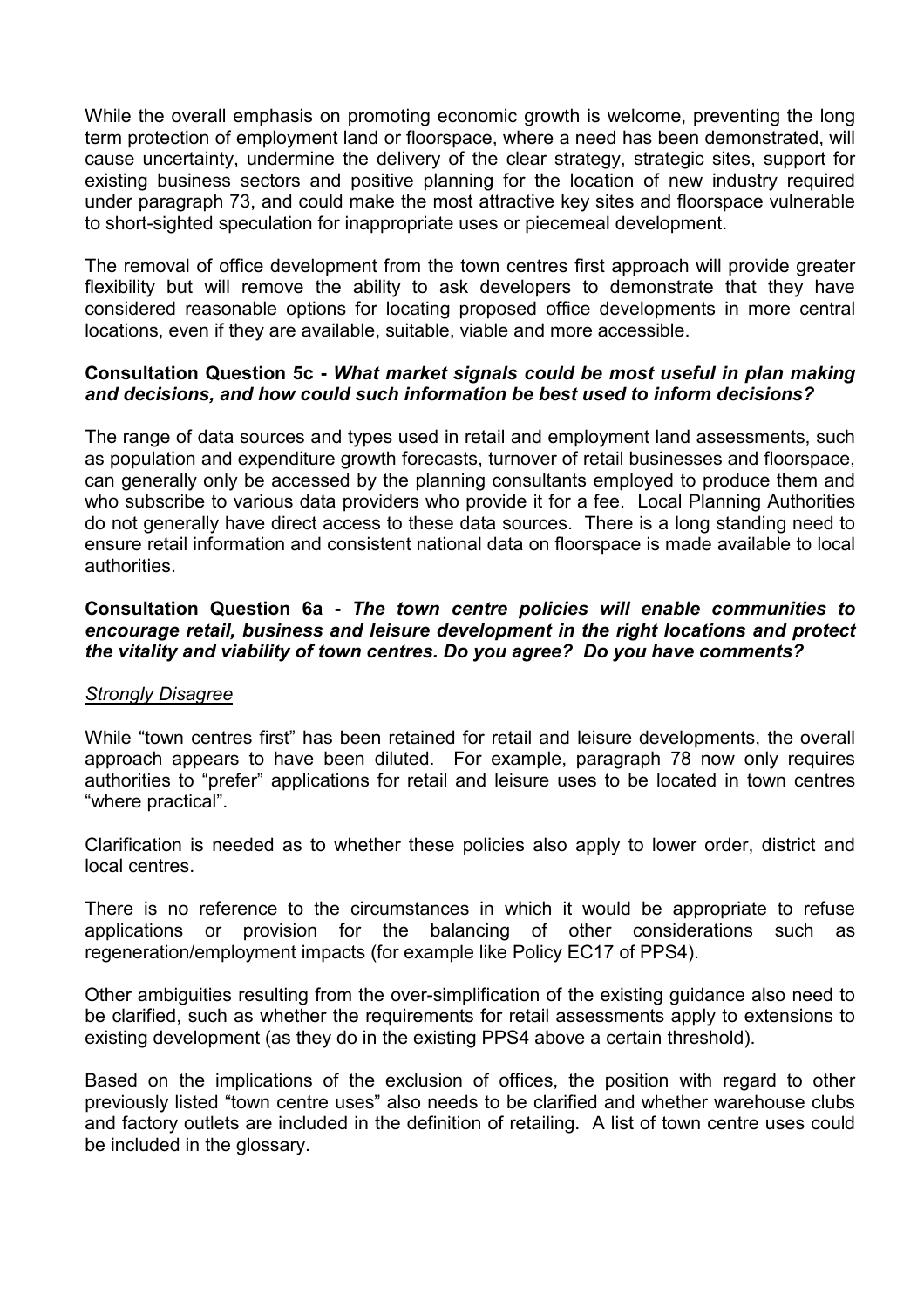The proposed increase in the timescale for impact assessments to 10 years is welcome.

The relationship with paragraph 126, which provides for the safeguarding of facilities and services to meet day to day needs should be clarified. The need to provide evidence on the availability and viability of community facilities in a diverse and densely developed metropolitan area could, however, lead to significant additional costs

#### **Consultation Question 7 - Transport -** *The policy on planning for transport takes the right approach. Do you agree? Do you have comments?*

#### *Strongly Disagree*

The choice of wording appears to water down aspirations to promote sustainable transport.

The reference to viability in paragraph 85 appears out of place.

There is no reference to the role of Local Transport Plans in providing strategic direction and guiding the provision of transport infrastructure.

The burden of proof - "robust evidence" and "critical" - required in paragraph 94, seems excessive given the timescales needed to deliver transport schemes and the purpose of safeguarding, to allow the case for reopening to be made at some time in the future rather than the present.

It is not clear whether the scope to require transport assessments or travel plans (in paragraphs 86 and 90) can be imposed before local criteria have been included in a Local Plan.

The removal of national maximum parking standards for non-residential development will make it easier for promoters of large out-of-centre developments to include large areas of car parking, which could undermine both the 'town centres first' approach and the promotion of alternative modes of transport to the private car.

### **Consultation Question 8 – Communications Infrastructure -** *Policy on communications infrastructure is adequate to allow effective communications development and technological advances. Do you agree? Do you have comments?*

### *Strongly Disagree*

The guidance is too brief and gives local planning authorities inadequate scope to require operators to provide justification for a proposal. Omissions include a requirement for operators to continue pre-rollout plan and pre-application discussions to support the aim of keeping the number of masts and sites to a minimum. The policy also needs to set out how health and public concern is to be taken into account through the planning system.

The wording appears to expect local planning authorities to ensure that communications infrastructure will not cause interference from telecommunications equipment on air traffic and other broadcasting services (paragraph 97, bullets one and two). As many local planning authorities will not have the expertise or resources to monitor and to enforce these requirements, the onus should be on applicants to provide evidence to certify and demonstrate that new structures will be interference free with evidence following consultation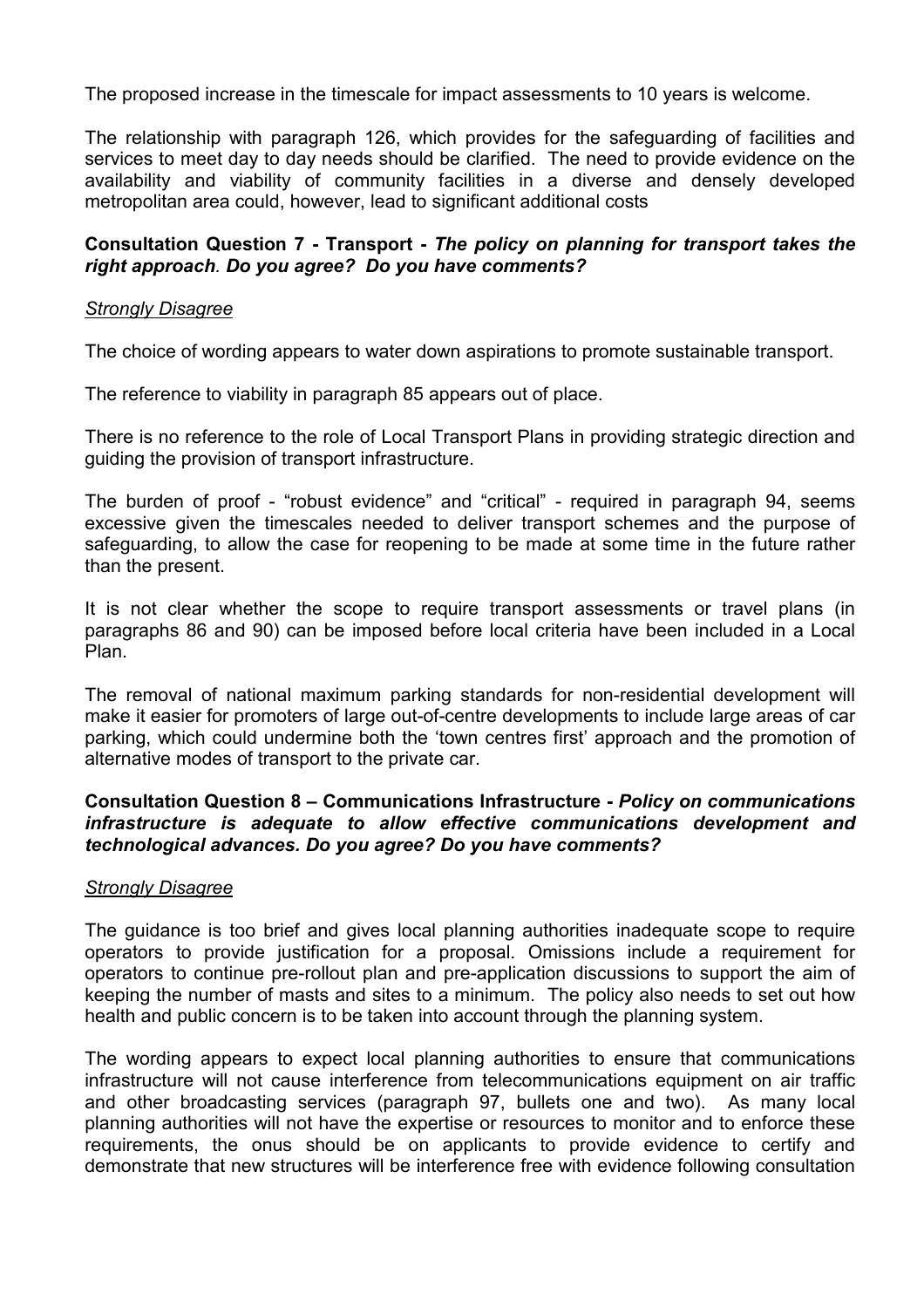with the relevant broadcasting authorities. The role of Ofcom and the terms on which licences are granted also needs to be considered.

There should be clearer statements on the need for planning applications to be supported by the necessary evidence to justify proposed development in line with the Code of Best Practice produced with the Mobile Phone Industry and requiring applicants to certify that mobile phone equipment will meet International Commission on Non-Ionising Radiation Guidelines. To further support the aim of keeping the number of sites and equipment to a minimum, operators should also be expected to demonstrate how proposed development is needed to fulfil the requirements of their licence.

### **Consultation Question 9 – Minerals -** *The policies on minerals planning adopt the right approach. Do you agree? Do you have comments?*

### *Disagree*

The requirement to allocate land for landbanks should only be 'where appropriate'.

The roles of different bodies in dealing with environmental impact and health and safety with regard to energy minerals should be set out, to take account of the Government's powers under the terms of Licences granted through the Department of Energy and Climate Change and pending research following seismic events and the suspension of hydraulic fracturing operations in Lancashire earlier this year (House of Commons, Energy and Climate Change Committee, Shale Gas: Government Response to the Committees 5<sup>th</sup> Report of Session 2010–12, 26 July 2011 refers).

The onus should be on industry to demonstrate that their proposals are safe and to provide sound evidence for addressing any constraints relating to the production and processing of on-shore gas and oil rather than requiring this of local planning authorities (paragraph 104, bullet three).

#### **Consultation Question 10 – Housing -** *The policies on housing will enable communities to deliver a wide choice of high quality homes, in the right location, to meet local demand. Do you agree?**Do you have comments?*

### *Strongly Disagree*

It is not clear whether existing published guidance on strategic housing land availability and market assessments will remain in force. Further clarification is needed on how to monitor and manage the housing land supply, housing trajectories and the content of a housing implementation strategy. There is no advice on how to soundly assess an appropriate level of housing, on identifying suitable locations for housing or on achieving high quality housing.

The focus on reusing empty housing and buildings is welcome but calculating their contribution to the supply has not been addressed.

Removing the brownfield target as well as the associated emphasis on the reuse of previously developed land, could result in the loss of greenfield land and could deter builders from developing on viable previously developed sites in favour of more viable and less sustainable greenfield sites and undermine the regeneration of vacant and underused brownfield land in urban areas.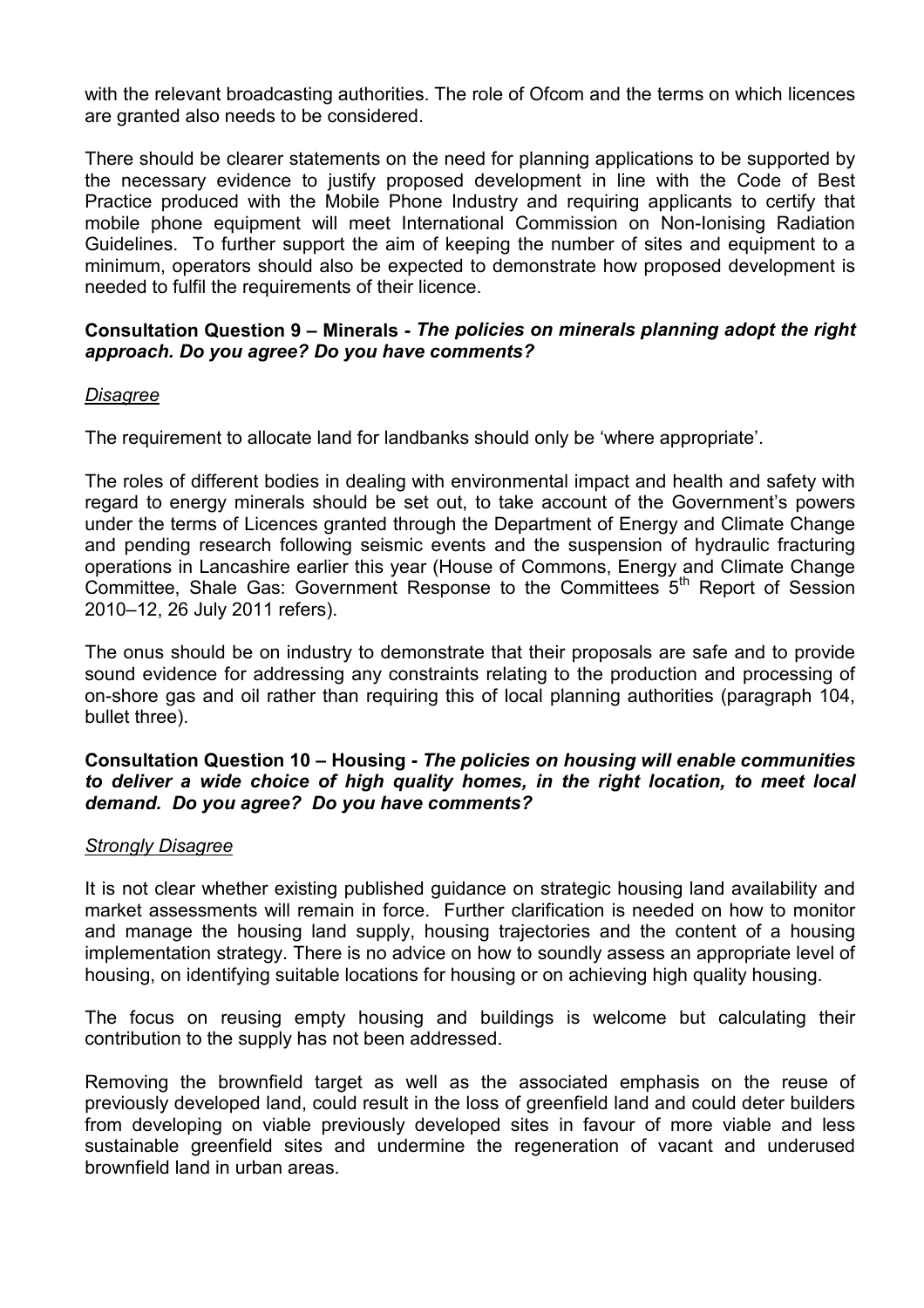The Council's long term spatial strategy has been based on maximising the re-use of previously developed land as part of a successful strategy for urban regeneration and housing market renewal, which has been supported by the national position on brownfield land. Restraint on greenfield sites and national policy support has led to urban brownfield sites being developed at a far higher rate. Brownfield sites are less likely to come forward for development if greenfield sites are made available, particularly while the market is struggling.

The current commitment to prioritising previously developed land should be re-instated. An additional bullet could be added at the end of paragraph 109, to maintain a priority for the reuse of viable brownfield sites before greenfield sites are considered for development, to support urban regeneration and sustainable development.

The requirement for a 20% uplift on the five year housing supply will prematurely increase the pressure on greenfield sites and on land allocated for other uses such as employment and result in the over-allocation of land for housing. Coupled with the removal of the national target for the re-use of brownfield, this requirement could have serious implications for the Council's long term settlement strategy for urban regeneration and housing market renewal.

The removal of the national minimum target for affordable housing is supported, to enable additional affordable housing to be provided.

The removal of the rural exception policy could give the impression that is it no longer considered to be an exception to allow housing development in rural areas. Without further explanation, the requirement to consider allowing some market housing to facilitate additional affordable housing could place unnecessary pressure on Green Belt and/or greenfield sites on the fringe of villages to be released for larger schemes to provide a small amount of affordable housing.

### **Consultation Question 11 – Planning for Schools -***The policy on planning for schools takes the right approach. Do you agree? Do you have comments?*

### *Strongly Disagree*

It is not clear how advice in the draft NPPF relates to the recently issued ministerial statement "planning for schools development", which goes further than the NPPF. There is no reference to objectively assessing the need for school provision.

### **Consultation Question 12 – Design -** *The policy on planning and design is appropriate and useful. Do you agree? Do you have comments?*

#### *Disagree*

The tone of the remainder of the NPPF could be seen as weighing against securing the detailed objectives for design in paragraph 116, as developers could use other parts of the NPPF to argue that achieving these objectives will place a burden on development.

The final NPPF should make it more clear that development which fails to improve the quality and character of an area will also be refused.

The second bullet point in paragraph 116 should refer to the wider concept of green infrastructure to support statements elsewhere in the NPPF, not just as an opportunity to fulfil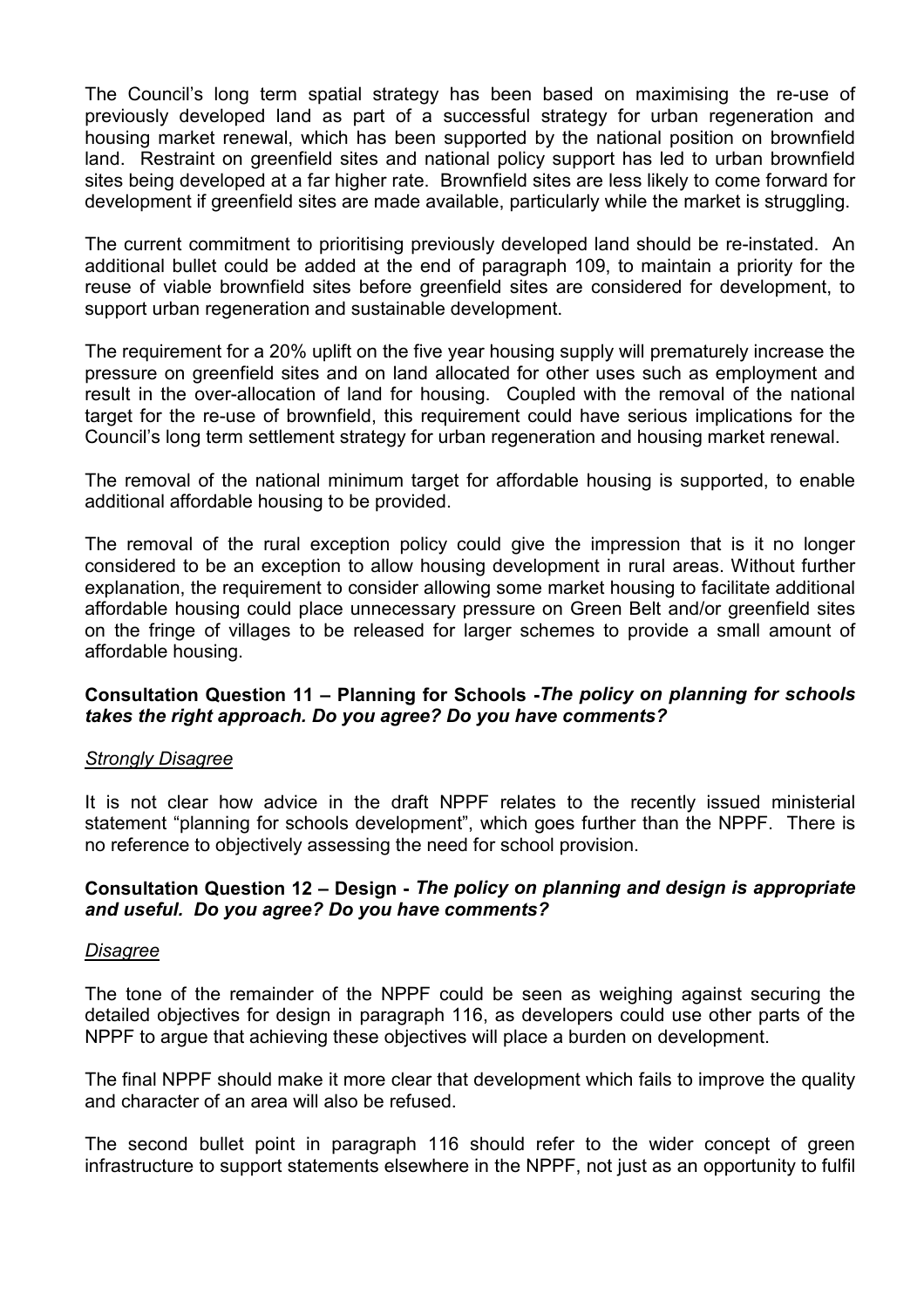recreational needs.

### **Consultation Question 13 - Green Belt -** *The policy on planning and the Green Belt gives a strong clear message on Green Belt protection. Do you agree? Do you have comments?*

### *Disagree*

The scope is too loosely defined in relation to transport infrastructure.

As currently drafted, the wording of paragraph 138 would appear to require the Council to reopen the Green Belt boundary to debate every time a new Local Plan was being considered, even if the plan or review had no direct Green Belt implications, contrary to the certainty and permanence intended.

No provision or safeguards are included for joint working, reviews or capacity studies to reflect the wider strategic importance of Green Belt boundaries beyond individual local authority areas, in line with their purpose in assisting urban regeneration and the recycling of derelict and other urban land.

**Consultation Question 14 – Climate Change, Flooding and Coastal Change -** *The policy relating to climate change takes the right approach. Do you agree? Do you have comments?* 

#### *Agree*

But the expectation of "radical reductions" in greenhouse gas emissions appears to contradict the emphasis of the remainder of the guidance, which is aimed at minimising burdens on development and not rendering proposals unviable.

### **Consultation Question 14c –** *The policy on renewable energy will support the delivery of renewable and low carbon energy. Do you agree? Do you have comments?*

#### *Agree*

But deep geothermal energy should only be promoted "where appropriate".

The visual impact of proposals and the impact on the character of a local area should still be relevant material considerations.

The policy should make a clearer statement that additional targets will not be required at project level to reflect changes in the building regulations, as set out within the accompanying Impact Statement.

**Consultation Question 14e -** *The draft Framework sets out clear and workable proposals for plan-making and development management for renewable and low carbon energy, including the test for developments proposed outside of opportunity areas identified by local authorities*. *Do you agree? Do you have comments?* 

### *Disagree*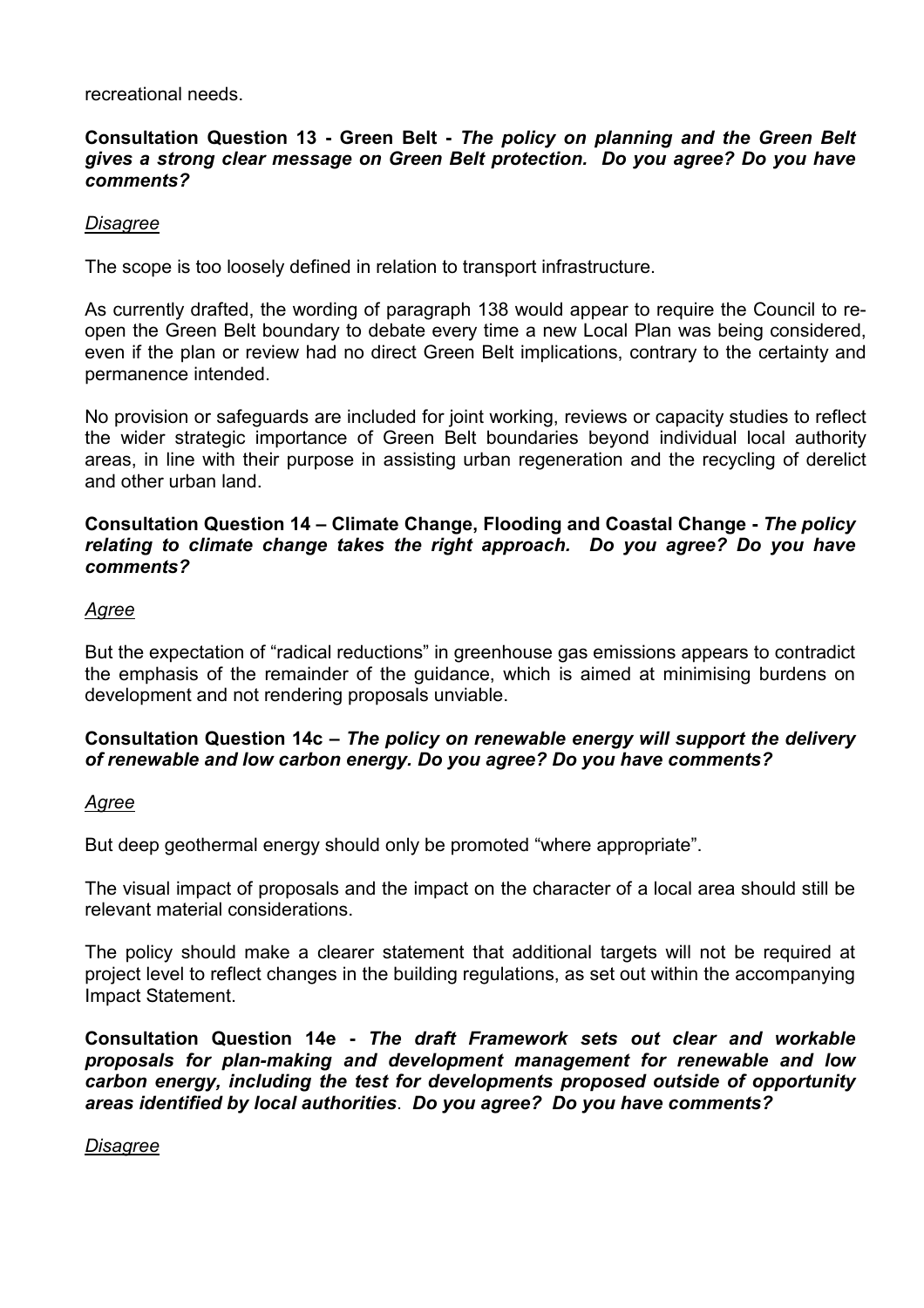The requirement to apply the same criteria outside identified opportunity areas makes the identification of mapped areas largely meaningless.

The draft NPPF directs planning authorities to follow the approach in the National Policy Statements but it would be preferable for specific guidance to be included within the NPPF, especially as the National Policy Statements have been issued to consider nationally significant development rather than smaller locally significant proposals.

### **Consultation Question 14g -** *The policy on flooding and coastal change provides the right level of protection. Do you agree? Do you have comments?*

#### *Strongly Disagree*

The advice in paragraphs 156 and 157 is overly simplified from PPS25. The lack of a definition of "vulnerable development" (currently set out in tables D1-D3 of PPS25) could lead to inconsistent decision-making. Text which should be included as policy has been relegated to footnotes in a contrived way to keep the policy advice inadequately short.

It is unnecessary to have an excessively rigid application of the sequential test to all forms of development, including those which are "water compatible" or "less vulnerable" which can be located in flood risk areas, where appropriate measures are included to safeguard against flood risk to the development and to other uses.

The fifth bullet point of paragraph 156 which raises the possibility of seeking opportunities to facilitate the relocation of development, including housing, to more sustainable locations has potentially significant implications in terms of cost and possible blighting effects.

### **Consultation Question 15 - Natural and Local Environment -** *Policy relating to the natural and local environment provides the appropriate framework to protect and enhance the environment. Do you agree? Do you have comments?*

#### *Disagree*

The clarification on the approach to the protection of European sites is welcome. The encouragement to use the planning system to protect and enhance the natural environment is not, however, properly reflected throughout the rest of the draft NPPF.

The definition of green infrastructure needs to be clarified. There is an over-emphasis on designated sites and no recognition that countryside that does not have a national designation may be locally valuable. Given the emphasis on designated sites, it is not clear what level of protection could be given to un-designated networks of biodiversity.

References to marine plans and integrated coastal zone management are welcome but only a small section of the current advice in PPG20 has been reflected. While the reference to maintaining the character of the undeveloped coast is also welcome, this needs to be complemented by a preference for development which requires a coastal location and advice on defining a coastal zone.

### **Consultation Question 16 - Historic Environment** *- This policy provides the right level of protection for heritage assets. Do you agree? Do you have comments?*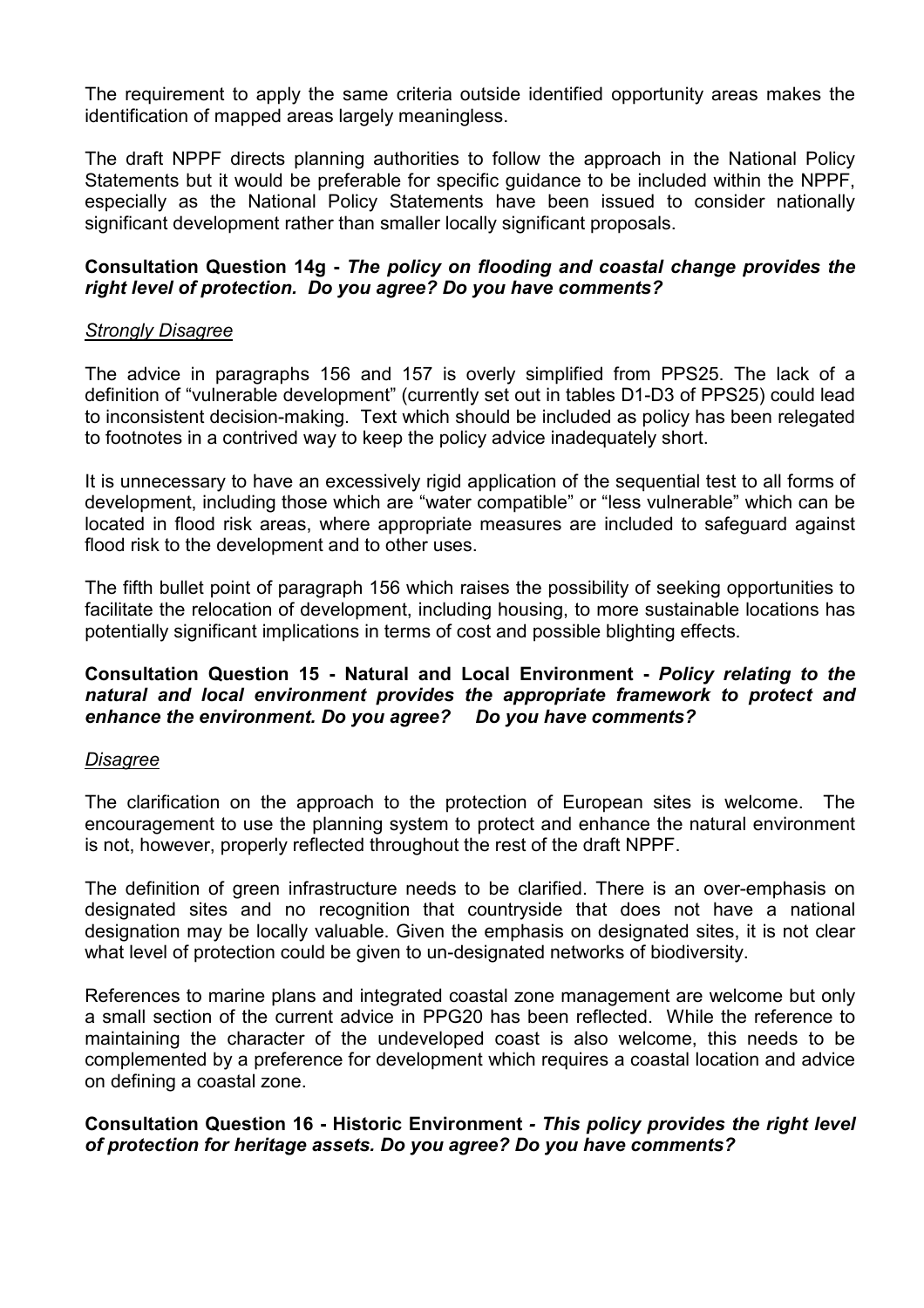### *Disagree*

While the broad scope of PPS5 is reflected in the draft NPPF, paragraphs 183 and 184 do not address the consideration of proposals which may cause moderate or minor harm to heritage assets which could cumulatively have a substantial impact (in line with paragraph HE9.4 of the existing PPS5).

Paragraph 113 could be amended to clarify that change of use of non-domestic listed buildings in rural areas to residential use would normally only be appropriate where the listed building is regarded as being at risk.

#### **Consultation Question 17 – Impact Assessment -** *Is the impact assessment a fair and reasonable representation of the costs, benefits and impacts of introducing the Framework?*

The Impact Statement is a welcome and useful additional explanation of the thinking behind each of the policy changes proposed. In some cases this explanation is more helpful than the overly brief text of the NPPF itself, in terms of interpreting the intention of the policy statements. The approach to green infrastructure, for example, is not fully mirrored in the text of the NPPF itself.

There appears to be a repeated assumption that the delivery of development and the number of planning applications submitted has in some way been hindered by the planning system, when the proportion of approvals has remained consistently high and it is the current weakness of the financial markets that has had by far the greater impact.

#### **Consultation Question 18 – Planning for Travellers –** *Do you have views on the consistency of the draft Framework with the draft planning policy for traveller sites or any other comments about the Government's plans to incorporate planning policy on traveller sites into the final National Planning Policy Framework?*

The NPPF does not say anything about planning for travellers. It is difficult to comment without seeing the text being proposed for inclusion.

#### **Additional Comment – Open Space, Sports and Recreational Facilities**

Paragraphs 128 and 129 (which is not offered the opportunity of a separate Consultation Question) drastically reduce the previous provisions of PPG17, which will have important implications for the protection of these facilities.

The removal of the typologies and functions defined in PPG17 could lead to open space being viewed generically rather than being set to meet a range of differing needs. Mechanisms for the refusal of inappropriate development and requiring and securing replacement provision have also been omitted.

The relevance and intended scope of Local Green Space designations is unclear, if, as stated, they will not be appropriate for most green areas or open space and will not apply within the Green Belt.